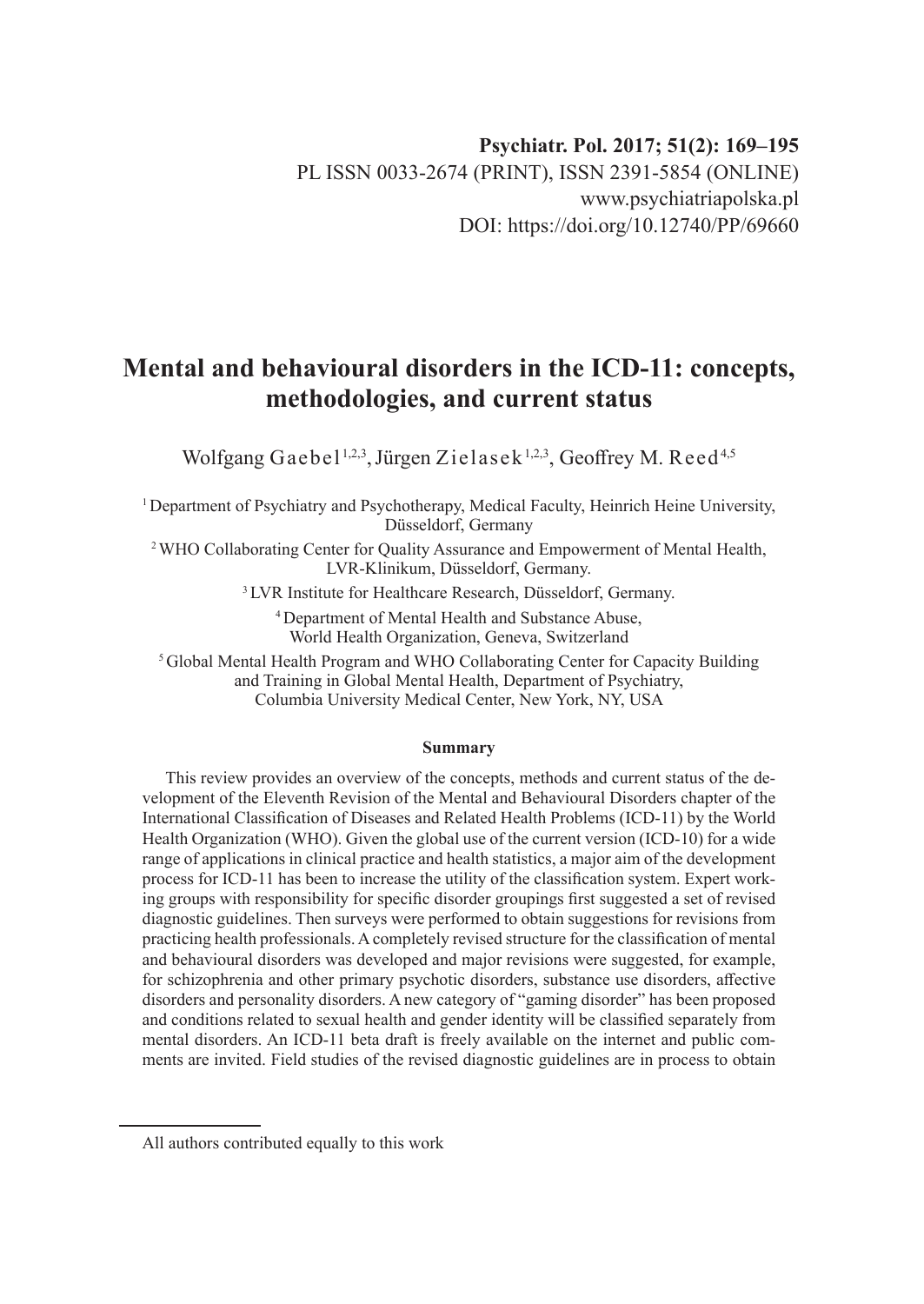additional information about necessary improvements. A tabulated crosswalk from previous ICD-10 to then ICD-11 criteria will be necessary to ascertain the continuity of diagnoses for epidemiological and other statistical purposes. The final version of ICD-11 is currently scheduled for release by the World Health Assembly in 2018.

**Key words:** ICD-11, classification, mental and behavioural disorders

#### **Introduction**

The major global classification system for statistical and clinical documentation of disorders is the International Classification of Diseases and Related Health Problems (ICD), published by the World Health Organization. The Tenth Revision of the ICD (ICD-10) was published in 1990. Although WHO updates the ICD-10 on a regular basis to integrate new disorders and evolving concepts in their definition, a major revision of the classification of disorders was long overdue and was officially initiated by WHO in 2005. Technical responsibility for managing the activities related to the revision of the chapter on Mental and Behavioural Disorders was assigned to the WHO Department of Mental Health and Substance Abuse, which appointed the International Advisory Group for the Revision of ICD-10 Mental and Behavioural Disorders in 2007 [1]. WHO, with the advice of the Advisory Group, appointed expert Working Groups to recommend changes to specific areas in the "Mental and behavioural disorders" chapter based on reviews of the available evidence and current practice. Working Groups were asked to develop source materials for ICD-11 diagnostic guidelines based on principles established by the International Advisory Group [1] according to a standard format [2], and to consider the proposals and, later, published criteria for DSM-5 [3] in developing their recommendations. At the time of writing this review in mid-2016, a first "beta draft" of the revised categories and definitions for ICD-11 is publicly available on the internet (http://apps.who.int/classifications/icd11/browse/f/en). More detailed draft diagnostic guidelines for Mental and Behavioural Disorders are also currently available for review and comment by members of WHO's Global Clinical Practice Network [4] (http://gcp.network) and are currently being tested in a range of field studies [5]. These materials provided the basis for the current review.

### **Methods of this review**

A review of the methods and results of the process of developing the "Mental and behavioural disorders" chapter of ICD-11 was performed using information available in publications about the process and other information available to the first author as a member of the WHO International Advisory Group, as the Chair of the WHO ICD-11 Working Group on Schizophrenia and Other Primary Psychotic Disorders, and as a member of the WHO Field Studies Coordination Group for ICD-11 "Mental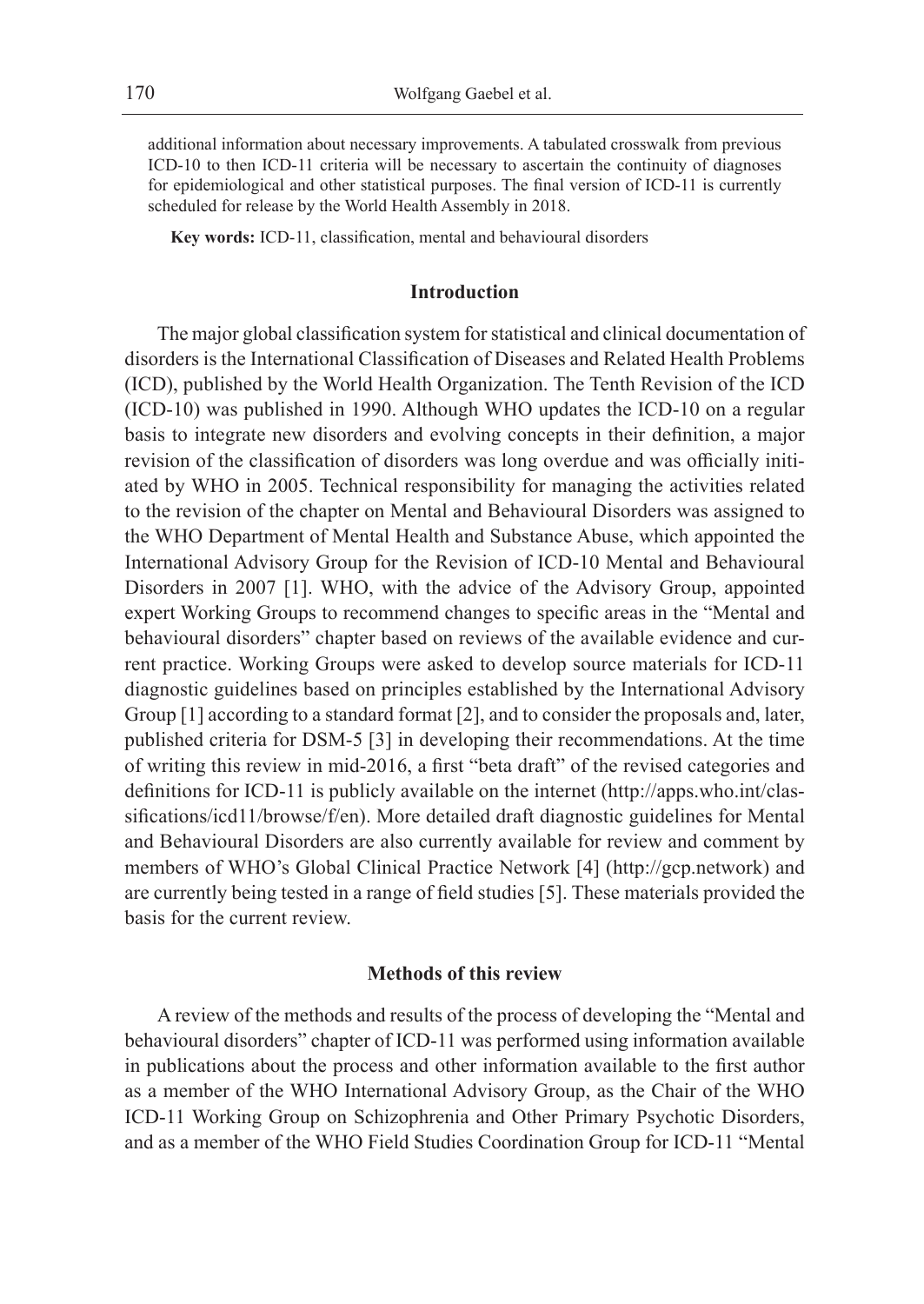and behavioural disorders" and to the last author as the primary member of the WHO Secretariat coordinating these activities.

#### **Results**

#### Concepts of the revision process

The ICD-11 is intended as a freely available and open global resource, usable as a tool for clinical practitioners, researchers, patients, administrators, policy makers and governments. This implies that several versions may be prepared and published, for example for use in morbidity and mortality statistics, in clinical settings by mental health specialists, in primary health care settings, and for research purposes. A central concept has been to develop ICD-11 in collaboration with stakeholders including representatives of WHO Member States, multidisciplinary health professionals, and users of mental health services and their families. A major goal was to improve the clinical utility of the classification system and its usefulness to reduce global disease burden associated with mental and behavioural disorders, especially in low – and middle-income countries, by providing a better tool for the identification of people who need mental health services and the treatments most likely to be effective [1]. Thus, the process has been based on scientific evidence provided by: recommendations and materials developed by the disorder-specific working groups (Table 1); stakeholder input through comments on the draft versions published on the internet; and through specific surveys and field studies. The imperative of global applicability has informed the composition of Working Groups and methodologies for field testing.

| ICD-11 Working and Consultation Groups     | Group leaders           | Group leaders' country of origin |
|--------------------------------------------|-------------------------|----------------------------------|
| International Advisory Group               | Steve Hyman             | U.S.A                            |
| <b>Field Studies Coordination Group</b>    | María Elena Medina Mora | Mexico                           |
| Children and adolescents                   | Elena Garralda          | U.K.                             |
|                                            | Oye Gureje              | Nigeria                          |
| Culture and diagnosis                      | Roberto Lewis-Fernández | U.S.A.                           |
| Feeding and eating disorders               | Angelica Claudino       | Brazil                           |
| Intellectual developmental disorders       | Luís Salvador-Carulla   | Spain                            |
| Mood and anxiety disorders                 | Mario Maj               | Italy                            |
| Neurocognitive disorders                   | Paulo Caramelli         | Brazil                           |
| Obsessive-compulsive and related disorders | Dan Stein               | South Africa                     |
| Older adults                               | Armin von Gunten        | Switzerland                      |
| Personality disorders                      | Peter Tyrer             | U.K.                             |

Table 1. **ICD-11 Working and Consultation Groups\* (Mental and Behavioural Disorders), the group leaders and their country (G. M. Reed, personal communication)**

*table continued on the next page*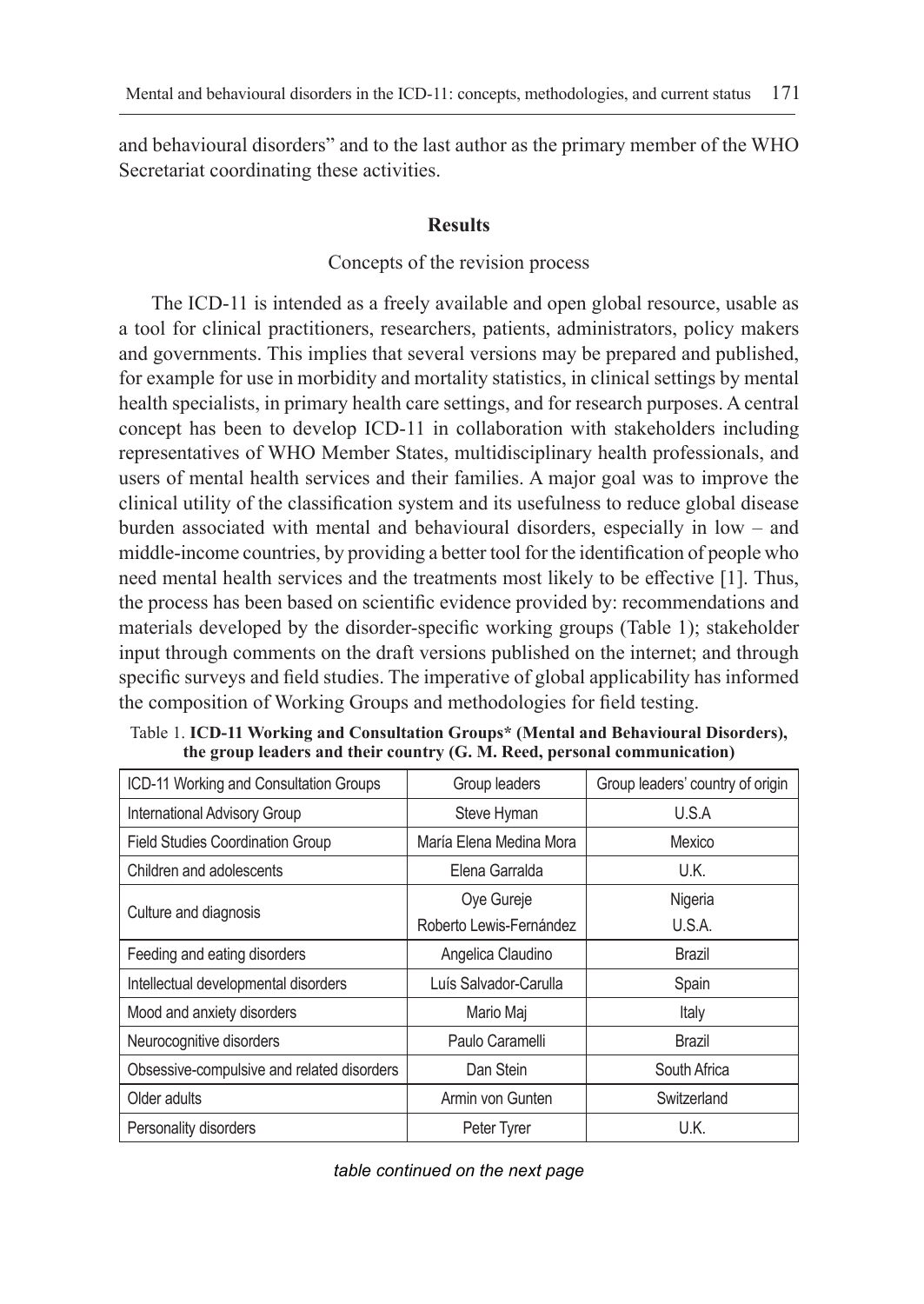172 Wolfgang Gaebel et al.

| Primary care                                               | David Goldberg         | U.K.                     |
|------------------------------------------------------------|------------------------|--------------------------|
| Psychotic disorders                                        | <b>Wolfgang Gaebel</b> | Germany                  |
| Sexual disorders and sexual health                         | Jane Cottingham        | U.S.A.                   |
| Somatic distress and dissociative disorders                | Oye Gureje             | Nigeria                  |
| Disorders specifically associated with stress              | Andreas Maercker       | Switzerland              |
| Disorders due to substance use and<br>addictive behaviours | Vladimir Poznyak       | WHO, Geneva, Switzerland |

**\*** Some of these groups have completed their tasks and are not meeting

#### Methods of the revision process

The surveys were initiated as formative field studies to perform international surveys of professionals regarding their perspectives on classification, patterns of use and perceived necessary changes. They were also used to investigate professionals' concepts of mental disorders and their classification.

Based on the deliberations of the Working Groups and the results of the formative field studies, WHO has developed a set of Clinical Descriptions and Diagnostic Guidelines (CDDG) [2]. These are being used as the basis for the ensuing internetbased and clinical field trials (*evaluative field studies*). The internet-based field studies are international, multilingual studies that use standardised case material in the form of vignettes in which specific diagnostic features are controlled to elucidate the diagnostic decision-making process using the proposed ICD-11 diagnostic guidelines, and to compare the accuracy and consistency resulting from their use with the existing diagnostic guidelines for ICD-11. These studies are in the process of being completed and published, and one is already available [6]. A second set of "ecological implementation" field studies applying ICD-11 beta draft criteria to "real" patients in clinical setting are also being conducted in International Field Study Centers around the world. These include studies of diagnostic consistency (reliability) using two raters for psychotic, mood, anxiety, and stress-related disorders, as well as for common childhood disorders. Additional ecological implementation studies focus on the clinical utility (e.g., ease of use, goodness of fit) for other groupings of disorders. These clinical field studies are being conducted under the guidance of a Field Studies Coordinating Group established by WHO to assist in their implementation in 18 countries representing all regions of the world (Table 2).

#### Table 2. **Countries in which clinic-based field trials are currently being implemented or planned**

| Number | Country |
|--------|---------|
| . .    | Brazil  |

*table continued on the next page*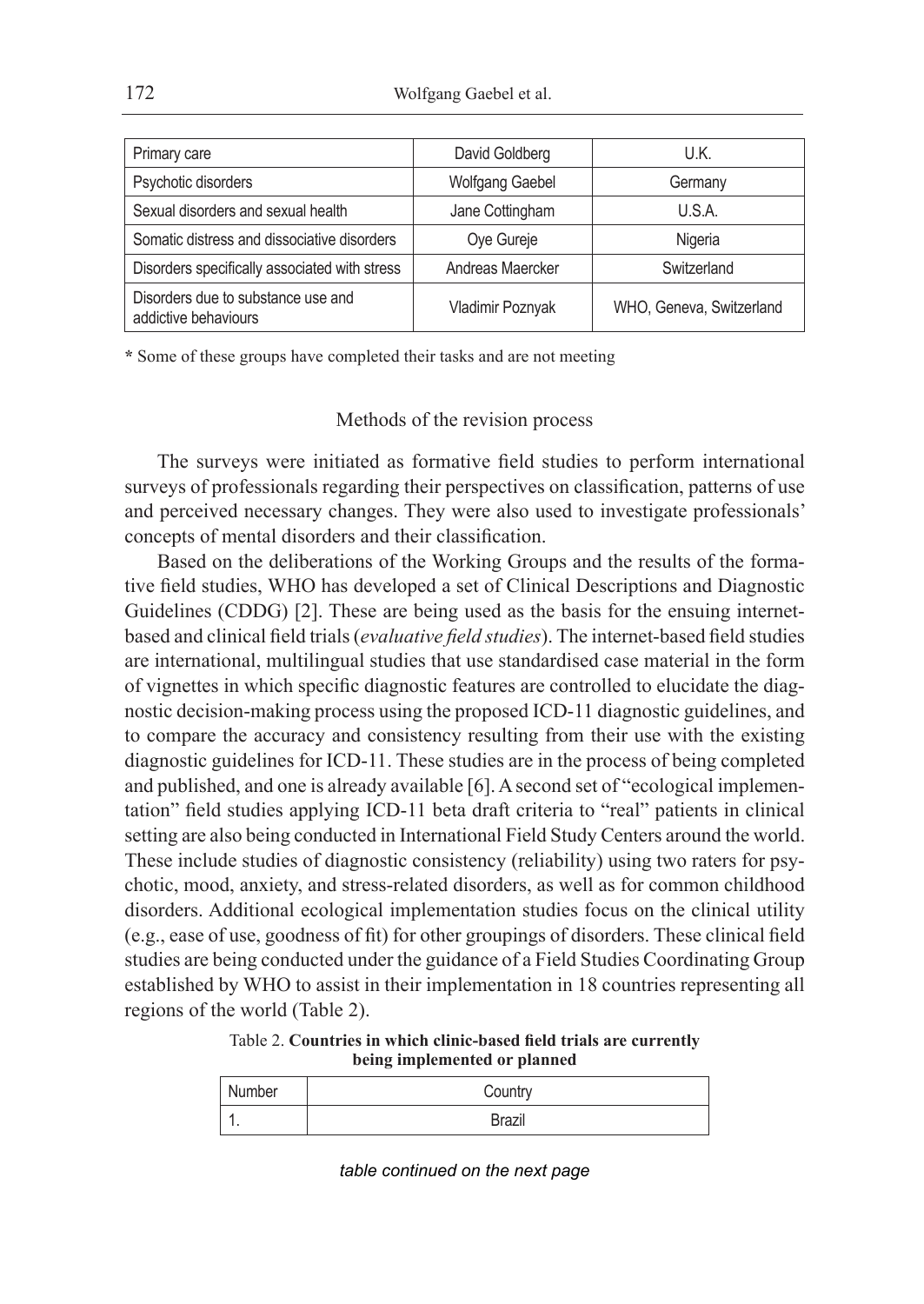| 2.      | Canada                                                    |
|---------|-----------------------------------------------------------|
| 3.      | China                                                     |
| 4.      | Egypt                                                     |
| $5 - 7$ | German-speaking countries (Germany, Switzerland, Austria) |
| 8.      | India                                                     |
| 9.      | Italy                                                     |
| 10.     | Japan                                                     |
| 11.     | Lebanon                                                   |
| 12.     | Mexico                                                    |
| 13.     | Nigeria                                                   |
| 14.     | <b>Russian Federation</b>                                 |
| 15.     | South Africa                                              |
| 16.     | Spain                                                     |
| 17.     | Tunisia                                                   |
| 18.     | U.S.A.                                                    |

### Status of the revision process

# *Formative Field Studies*

In the formative field trials, several studies identified suggestions for disorders to be removed from the ICD-11 chapter on mental and behavioural disorders (most notably gender identity disorders and disorders of sexual dysfunctions [7]). A global survey of psychiatrists showed that there was a general trend to limit the number of categories to below 100, and to introduce dimensional and functional assessments [8]. In a survey among German-speaking psychiatrists, the participants identified neurasthenia as a mental disorder for omission, and suggested to differentiate dementias by their causes [9]. Among Chinese psychiatrists, an inclination towards stricter classification criteria was evident [10]. Indian psychiatrists supported a classification with many fewer categories, with nearly half inclined towards a system with 30 or fewer categories, but with substantial flexibility for cultural variation and clinical judgment [11]. A global survey of psychologists showed a tendency towards a more flexible use of diagnostic guidelines [12]. A survey among German-speaking psychologists showed that they argued for a flexible use and guidance towards strict criteria, and endorsed "dimensional" approaches [13]. In global surveys, mental health professionals showed comparatively similar taxonomies of the classification of mental disorders and their conceptualizations were also comparable between different professions [14, 15].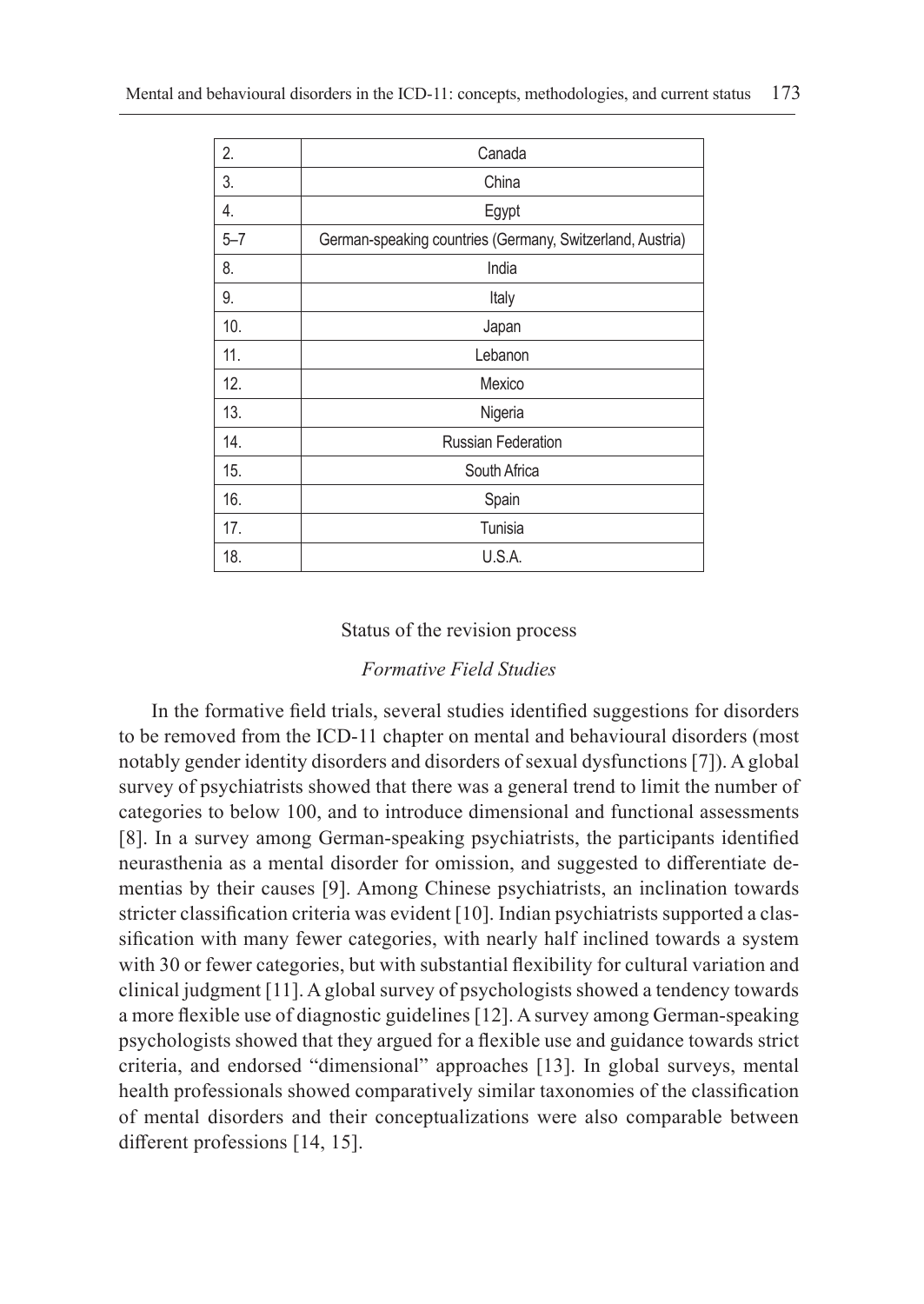# *ICD-11 beta draft mental and behavioural disorders: metastructure*

Table 3 provides an overview of the structures of the mental and behavioural disorders in ICD-10 and ICD-11. It shows that the number of sub-chapters has increased, in part because the artificial maximum of 10 grouping at each level created by the decimal structure of ICD-10 has been removed [2].

| ICD-10**                                                                                                                                     | ICD-11 beta draft, December 22, 2016***                                                                                  |
|----------------------------------------------------------------------------------------------------------------------------------------------|--------------------------------------------------------------------------------------------------------------------------|
| F00-F09 Organic, including symptomatic, mental<br>disorders<br>F10-F19 Mental and behavioural disorders due to<br>psychoactive substance use | Neurodevelopmental disorders                                                                                             |
| F20-F29 Schizophrenia, schizotypal and delusional<br>disorders                                                                               | Schizophrenia or other primary psychotic disorders                                                                       |
| F30-F39 Mood (affective) disorders                                                                                                           | Mood disorders                                                                                                           |
| F40-F48 Neurotic, stress-related and somatoform<br>disorders                                                                                 | Anxiety and fear-related disorders                                                                                       |
| F50-F59 Behavioural syndromes associated with<br>physiological disturbances and physical factors                                             | Obsessive-compulsive or related disorders                                                                                |
| F60-F69 Disorders of adult personality and behaviour                                                                                         | Disorders specifically associated with stress                                                                            |
| F70-F79 Mental retardation                                                                                                                   | Dissociative disorders                                                                                                   |
| F80-F89 Disorders of psychological development                                                                                               | Bodily distress disorder                                                                                                 |
| F90-F98 Behavioural and emotional disorders with<br>onset usually occurring in childhood and adolescence                                     | Feeding or eating disorders                                                                                              |
| F99-F99 Unspecified mental disorder                                                                                                          | Elimination disorders                                                                                                    |
|                                                                                                                                              | Disorders due to substance use or addictive<br>behaviours                                                                |
|                                                                                                                                              | Impulse control disorders                                                                                                |
|                                                                                                                                              | Disruptive behaviour or dissocial disorders                                                                              |
|                                                                                                                                              | Personality disorders and related traits                                                                                 |
|                                                                                                                                              | Paraphilic disorders                                                                                                     |
|                                                                                                                                              | Factitious disorders                                                                                                     |
|                                                                                                                                              | Neurocognitive disorders                                                                                                 |
|                                                                                                                                              | Mental or behavioural disorders associated with<br>pregnancy, childbirth and the puerperium, not<br>elsewhere classified |
|                                                                                                                                              | Psychological or behavioural factors affecting<br>disorders or diseases classified elsewhere                             |

|  |  | Table 3. Groupings of mental and behavioural disorders in ICD-10 and ICD-11* |
|--|--|------------------------------------------------------------------------------|
|  |  |                                                                              |

*table continued on the next page*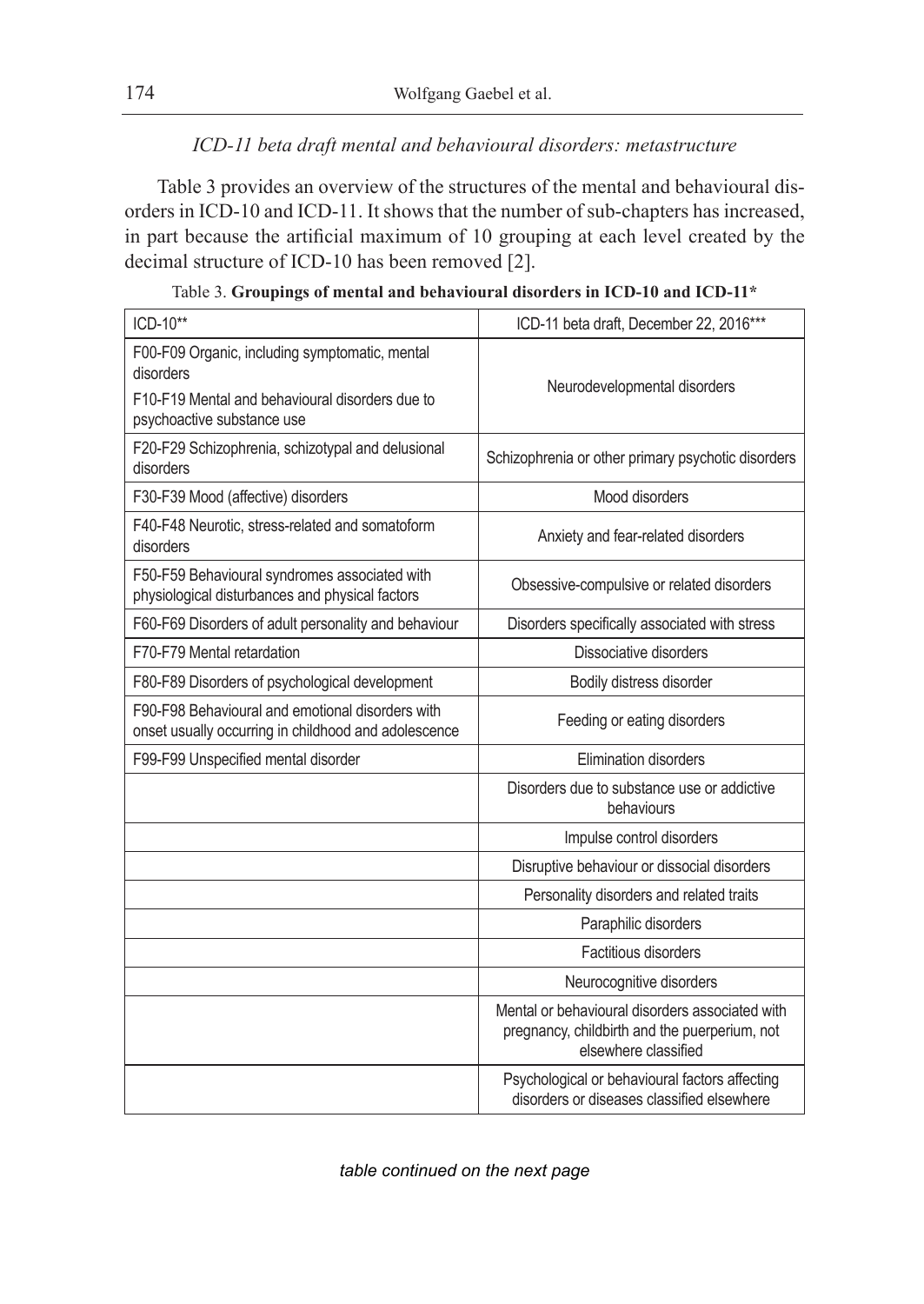| Secondary mental or behavioural syndromes<br>associated with disorders or diseases classified<br>elsewhere |
|------------------------------------------------------------------------------------------------------------|
| Sleep-wake disorders                                                                                       |
| Sexual dysfunctions                                                                                        |
| Gender incongruence                                                                                        |

\*Note that some of these groupings (Sleep-wake disorders, Sexual dysfunctions, Gender incongruence, Symptoms, signs, and clinical findings) are actually in chapters outside MBD. Note that there are different versions of the ICD-11 beta draft online: The "foundation" version contains a listing of all available classification groups and diagnostic entities and is the basis of the ICD-11 beta draft column of this table. In the foundation version, some mental disorders may be listed in several groupings and therefore the foundation version does not list code numbers. There are also different "linearization" versions of ICD-11, and one of these is the already available "linearization" for morbidity and mortality statistics (http://apps.who.int/classifications/icd11/browse/l-m/en#/http://id.who.int/icd/ entity/2055403635; retrieved: December 22, 2016). Only the latter lists every diagnostic entity only in one specific grouping and contains code numbers.

\*\* http://apps.who.int/classifications/icd10/browse/2016/en

\*\*\* http://apps.who.int/classifications/icd11/browse/f/en#/http%3a%2f%2fid.who.int%2ficd%2 fentit%2f523677473

In addition, within these groupings, several reorganization steps have occurred, which can be summarized as follows (not that some of these groupings are in other chapters outside the chapter on mental and behavioural disorders). The F-codes designations here relate to the ICD-10 version:

- The major diagnostic groups F0 (organic mental disorders), F1 (substance-use disorders), F2 (schizophrenia and other primary psychotic disorders) and F6 (personality disorders) will be retained, but relabelled and their internal structures will be changed considerably. Mental disorders secondary to somatic disorders are classified in the chapter "Secondary mental or behavioural syndromes associated with disorders or diseases classified elsewhere";
- F3 (mood disorders) will be retained under the same label, but considerable changes of definitions of mood disorders will be implemented;
- Mental disorders of the F4 group will be reallocated to new groups ("Anxiety and fear-related disorders", "Obsessive-compulsive and related disorders", "Disorders specifically associated with stress", "Dissociative disorders", "Bodily distress disorders");
- Mental disorders of the F5 group will be reallocated to new groups ("Feeding and eating disorders", "Sleep-wake disorders", "Sexual dysfunctions", "Substance use disorders");
- Some mental disorders of the F6 group will be reallocated to new groups ("Personality disorders", "Impulse control disorders", "Paraphilic disorders", "Gender incongruence", "Factitious disorders");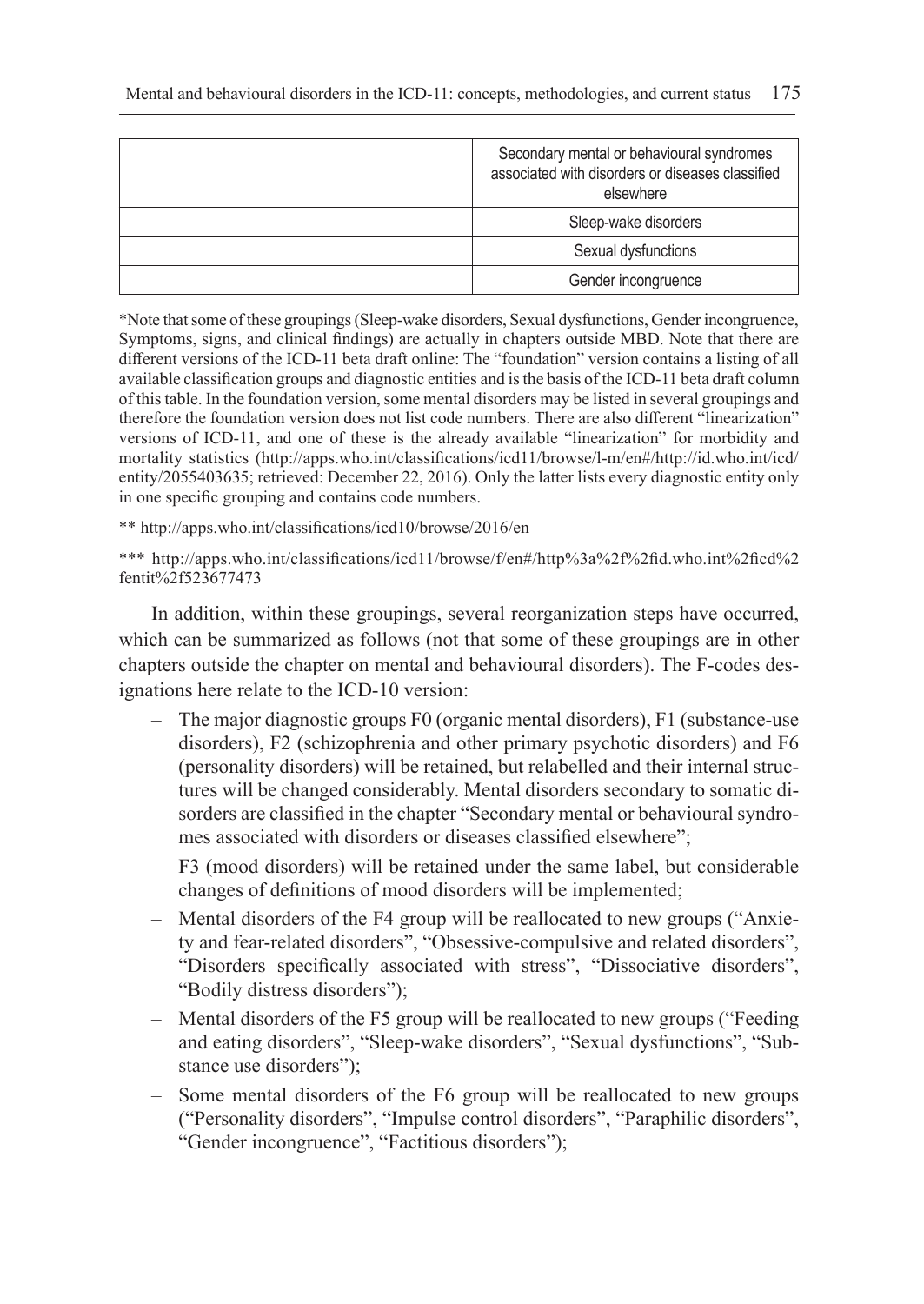- The mental disorders of the F7, F8 and F9 groups will be reallocated to the groups of "Neurodevelopmental disorders", "Disruptive behaviour and dissocial disorders", "Anxiety and fear-related disorders", "Obsessive-compulsive and related disorders", "Feeding and eating disorders", "Elimination disorders". Of note, there will be no more special diagnostic group for mental and behavioural disorders with onset usually during childhood and adolescence (formerly F9). Rather, childhood forms of disorders related to other groupings will be allocated to the appropriate grouping, emphasising their developmental continuity (e.g., "Separation anxiety disorder" will be listed with "Anxiety and fear-related disorders" [16]);
- A new separate group of "Conditions related to sexual health" will be created and will not be part of the mental disorders chapter. The groupings of "Sexual dysfunctions" and "Gender incongruence" will be part of this new chapter  $[7]$ ).

### *ICD-11 beta draft mental and behavioural disorders: Diagnostic groupings*

The information contained in the following paragraphs is derived from the online version (foundation version) of the ICD-11 Beta draft as obtained on December 20, 2016, shortly after major revisions of the previous beta draft contents of this chapter had been implemented (http://apps.who.int/classifications/icd11/browse/f/en).

### Neurodevelopmental disorders

This new chapter entitled "Neurodevelopmental disorders" will contain the following diagnostic groups (Table 4).

|  |  |  |  |  | Table 4. Diagnostic groups in the proposed ICD-11 chapter on neurodevelopmental disorders |  |
|--|--|--|--|--|-------------------------------------------------------------------------------------------|--|
|--|--|--|--|--|-------------------------------------------------------------------------------------------|--|

| Number | Diagnostic groups                                               |
|--------|-----------------------------------------------------------------|
| 1.     | Disorders of intellectual development                           |
| 2.     | Developmental speech and language disorders                     |
| 3.     | Autism spectrum disorder                                        |
| 4.     | Developmental learning disorder                                 |
| 5.     | Developmental motor coordination disorder                       |
| 6.     | Chronic developmental tic disorders                             |
| 7.     | Attention deficit hyperactivity disorder                        |
| 8.     | Stereotyped movement disorder                                   |
| 9.     | Neurodevelopmental syndrome due to prenatal alcohol<br>exposure |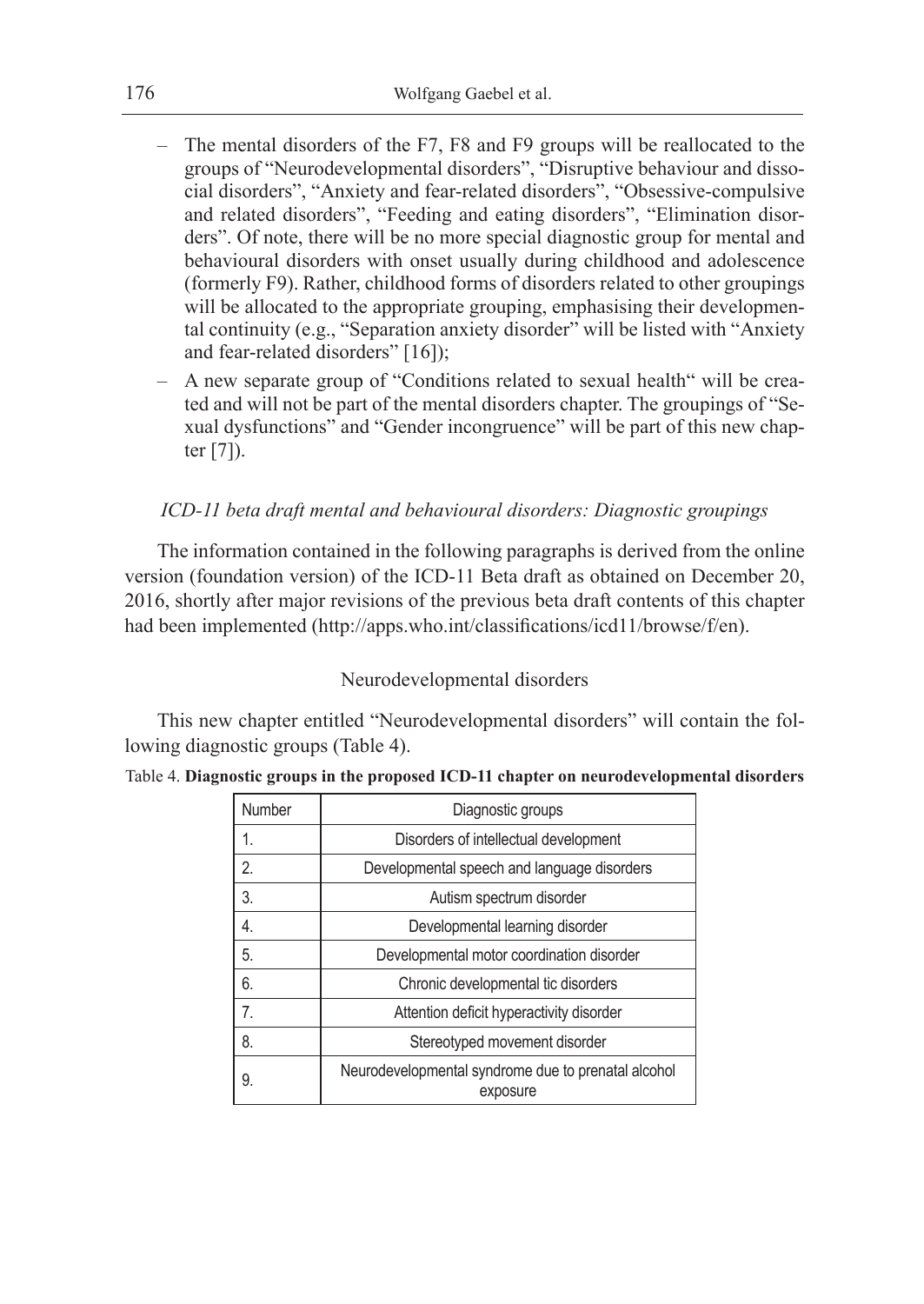Thus, the diagnostic categories of the previous ICD-10 groupings of "Mental retardation" and "Disorders of psychological development" will be found in the grouping of "Neurodevelopmental disorders" in the ICD-11, which also includes some categories corresponding to disorders that were in other parts of the ICD-11, for example, "Attention deficit hyperactivity disorder" in the ICD-11 corresponds to "Hyperkinetic disorder" in the ICD-10, which was found in the ICD-10 grouping of "Behavioural and emotional disorders with onset usually occurring in childhood or adolescence". An important reconceptualisation was suggested for the previous mental retardation disorders, now included in this chapter as "Disorders of intellectual development" [17]. ICD-11 has included the broader diagnosis of Autism Spectrum Disorder, which combines the ICD-10 categories of childhood autism (F84.0), atypical autism (F84.1), and Asperger's syndrome (F84.5). Specifiers are provided for autism spectrum disorder to indicate the co-occurrence of impairments in general intellectual functioning and in functional language abilities (spoken or signed), which are important in guiding treatment selection

#### Schizophrenia and other primary psychotic disorders

In this chapter, the ICD-10 categories of "Schizophrenia", "Schizoaffective disorder", "Schizotypal disorder", "Acute and transient psychotic disorder" and "Delusional disorder" are included. A crosswalk to the "Secondary psychotic syndromes" is also mentioned here. This chapter will feature a range of changes from the previous ICD-10 categories with a view to improve the diagnostic clarity and utility of the mental disorders included in this group [18, 19]. In Schizophrenia, for example, the ICD-10 subtypes "paranoid", "hebephrenic" and "catatonic" will be omitted and the importance of the Schneiderian first rank symptoms will be deemphasised, since there was not sufficient evidence for their clinical utility and stability over time. To still be able to code the various clinical manifestation types of Schizophrenia, new symptom specifiers for primary psychotic disorders were introduced. These include specifiers for positive symptoms, negative symptoms, depression, mania, psychomotor symptoms, and cognitive symptoms. New course specifiers were also introduced. These differentiate between first and subsequent episodes of primary psychotic disorders, and chronic (non-episodic) course types. Among the acute episodes, a distinction will be possible between states of acute full-blown symptoms, partial remission and complete remission.

Other major changes include the redefinition of schizoaffective disorder as the temporal (simultaneous) co-occurrence of schizophrenia and a mood disorder, with a view to improve the clarity of the concept and exclusion of cases from this diagnostic group if they show alternating subsequent signs of schizophrenia and mood episodes without clear clinical temporal overlap. Another change is an improved delineation of acute and transient psychotic disorders with and without symptoms of schizophrenia in order to provide a clearer clinical distinction of the acute and transient types of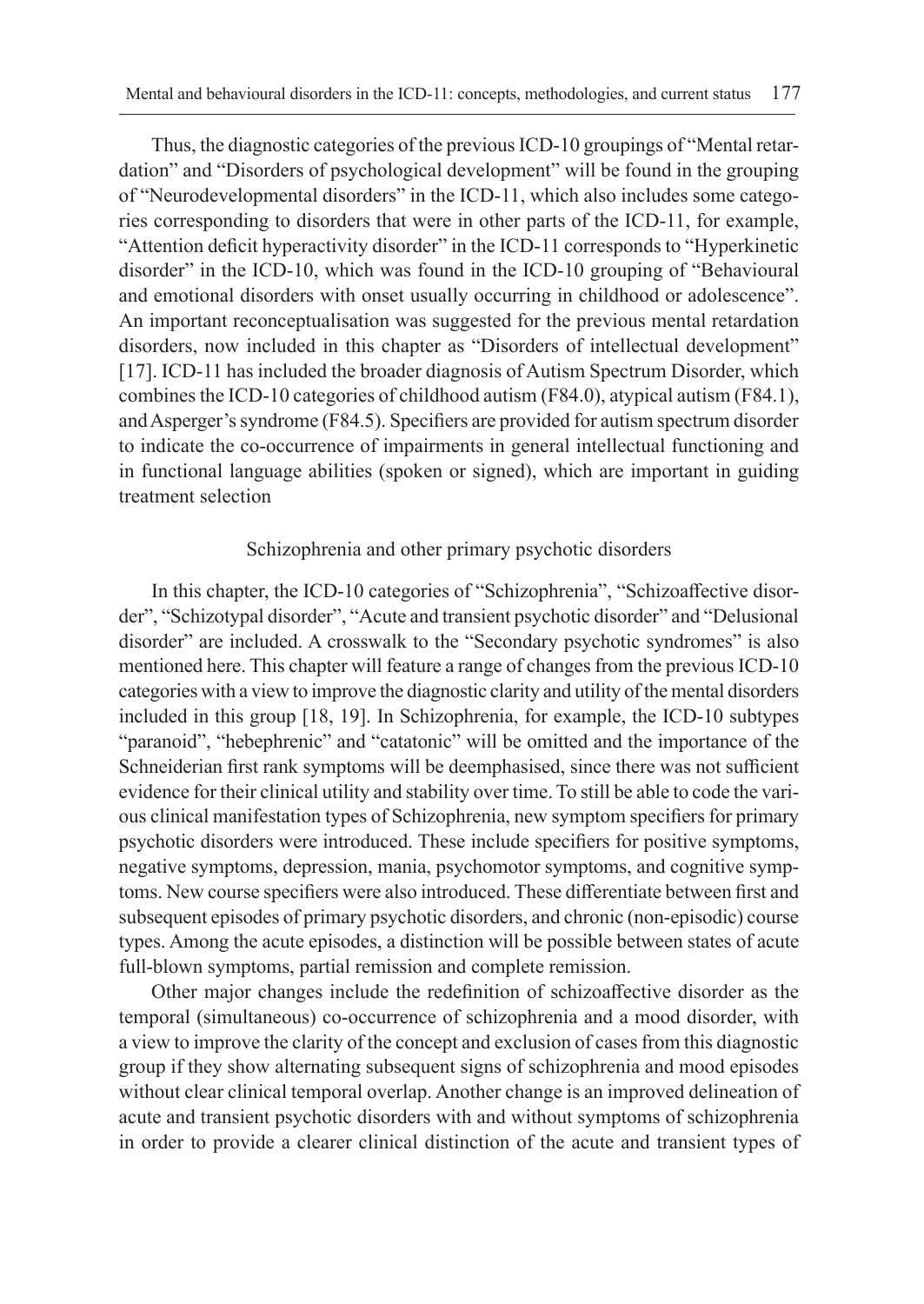primary psychotic disorders without clinical signs and symptoms of schizophrenia as compared to the clinical picture of the acute clinical manifestations of schizophrenia.

### Mood disorders

Mood disorders are characterised by "mood episodes" in ICD-11, which include depressive episode, manic episode and mixed episode. In ICD-11, unlike in ICD-10, these are not independently diagnosable entities, and therefore do not have their own diagnostic codes. They make up the primary components of most of the mood disorders. "Mood disorders" include "Bipolar and related disorders", "Depressive disorders" and "Secondary mood syndromes". The number and pattern of mood episodes over time is used to determine the appropriate "Mood disorders" category. Severity and course specifiers distinguish between mild, moderate and severe severity types, an indication of whether psychotic symptoms are present, and if the current disease state is in an acute episode or in partial or full remission. Specifiers for melancholia, the presence of significant anxiety symptoms, seasonal pattern, and perinatal onset are also included. Cyclothymic and dysthymic disorders are included as a part of the groupings of "Bipolar and related disorders" and "Depressive disorders", respectively. Another major change will be the addition of "Bipolar type II disorder", which is defined by the "occurrence of one or more hypomanic episodes and at least one depressive episode". The symptoms should not be severe enough to cause marked impairments of functioning.

### Anxiety and fear-related disorders

This group will include nine subgroups of mental disorders (Table 5) (see [16]).

| Number         | Diagnostic groups            |
|----------------|------------------------------|
| 1.             | Generalised anxiety disorder |
| $\mathfrak{D}$ | Panic disorder               |
| 3.             | Agoraphobia                  |
| 4.             | Specific phobia              |
| 5.             | Social anxiety disorder      |
| 6.             | Separation anxiety disorder  |
| 7.             | Selective mutism             |
| 8.             | <b>Hypochondriasis</b>       |
| 9.             | Secondary anxiety syndrome   |
|                | Factors associated with fear |

### Table 5. **Anxiety and fear-related disorders as proposed for ICD-11**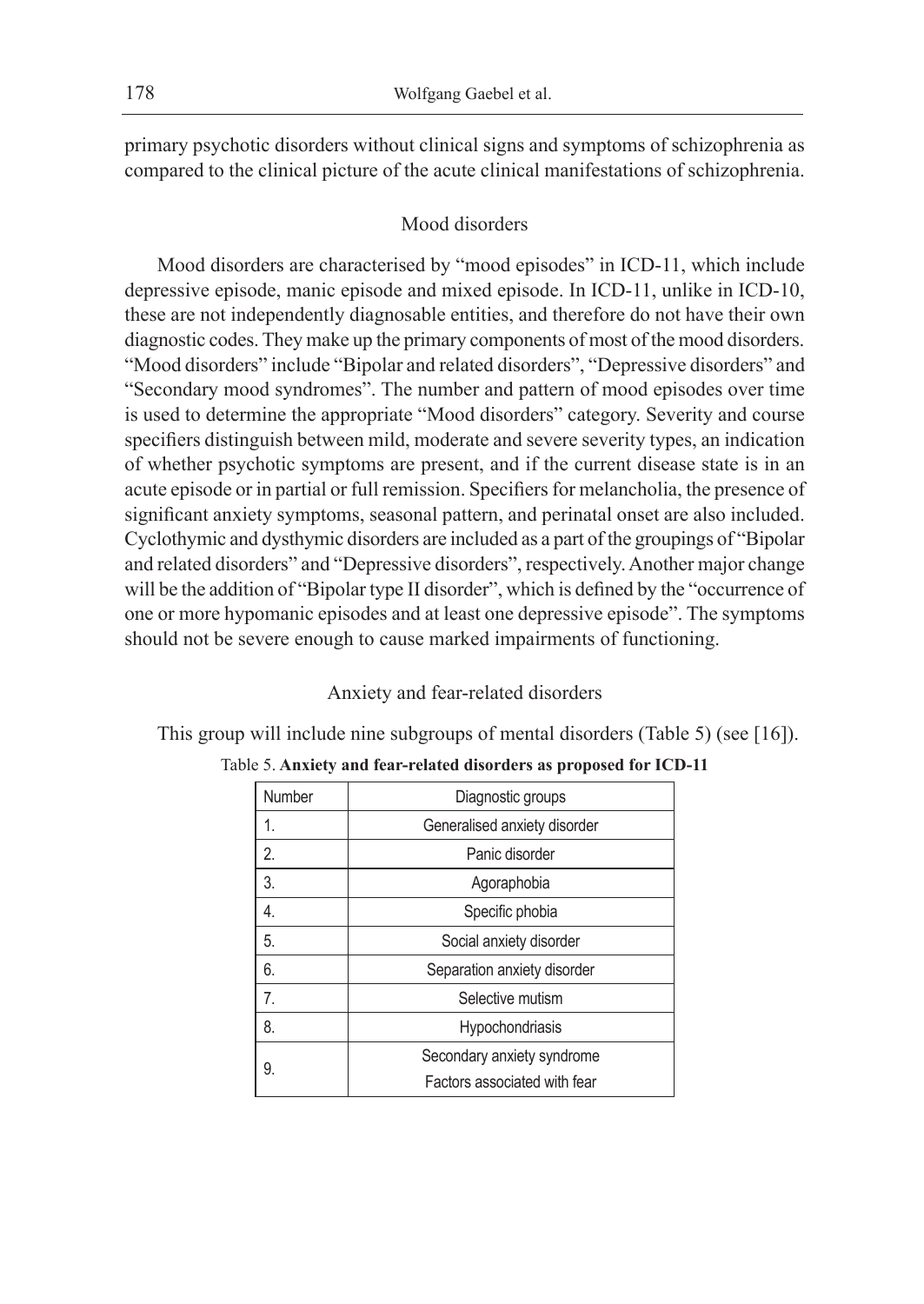This will unite the previously separated categories of fear and anxiety-related disorders. "Mixed anxiety and depressive disorder" was moved to the "Mood disorders" grouping. "Separation anxiety disorder" was moved from ICD-10 "Emotional disorders with onset specific to childhood" and now explicitly also includes adult cases. "Generalised anxiety disorder" is no longer a disorder of exclusion and can co-occur with "Depressive disorder" if anxiety symptoms occur outside mood episodes. This and other co-occurrence rules were introduced because several previous hierarchical exclusion rules of ICD-10 were eliminated because of lack of empirical support. "Agoraphobia" in ICD-11 is reconceptualised as excessive fear of specific negative outcomes like panic attacks in situations where escape is difficult or help unavailable. and can be diagnosed in ICD-11 independently or together with "Panic disorder". The ICD-10 category "Social phobias" is renamed "Social anxiety disorder". A list of "Factors associated with fear" is included concern about of fear of medical treatment, a feared complaint without a diagnosis, fear of pregnancy and personal frightening experiences in childhood.

# Obsessive-compulsive and related disorders

This group will include eight mental disorders (Table 6) (see [19]).

# Table 6. **Obsessive-compulsive and related disorders suggested for inclusion in ICD-11**

| Number         | Types of disorders                                    |
|----------------|-------------------------------------------------------|
| 1.             | Obsessive-compulsive disorder                         |
| $\mathfrak{D}$ | Body dysmorphic disorder                              |
| 3.             | Olfactory reference disorder                          |
| 4.             | Hypochondriasis                                       |
| 5.             | Hoarding disorder                                     |
| 6.             | Body-focused repetitive behaviour disorders           |
| 7.             | Tourette syndrome                                     |
| 8.             | Secondary obsessive-compulsive or related<br>svndrome |

New disease entities will be introduced in this category in ICD-11: "Body dysmorphic disorder", "Olfactory reference disorder", "Hoarding disorder" and "Body-focused repetitive behaviour disorder" (which will include trichotillomania and excoriation disorder (skin picking disorder)). In "Obsessive-compulsive disorder" (OCD), obsessions will be defined more broadly and previous ICD-10 subtypes will be omitted. The co-occurrence of "Schizophrenia" or "Depression" together with "Obsessivecompulsive disorder" will be permitted in ICD-11. A specifier is provided to indicate the degree of insight present in individuals with these disorders regarding the veracity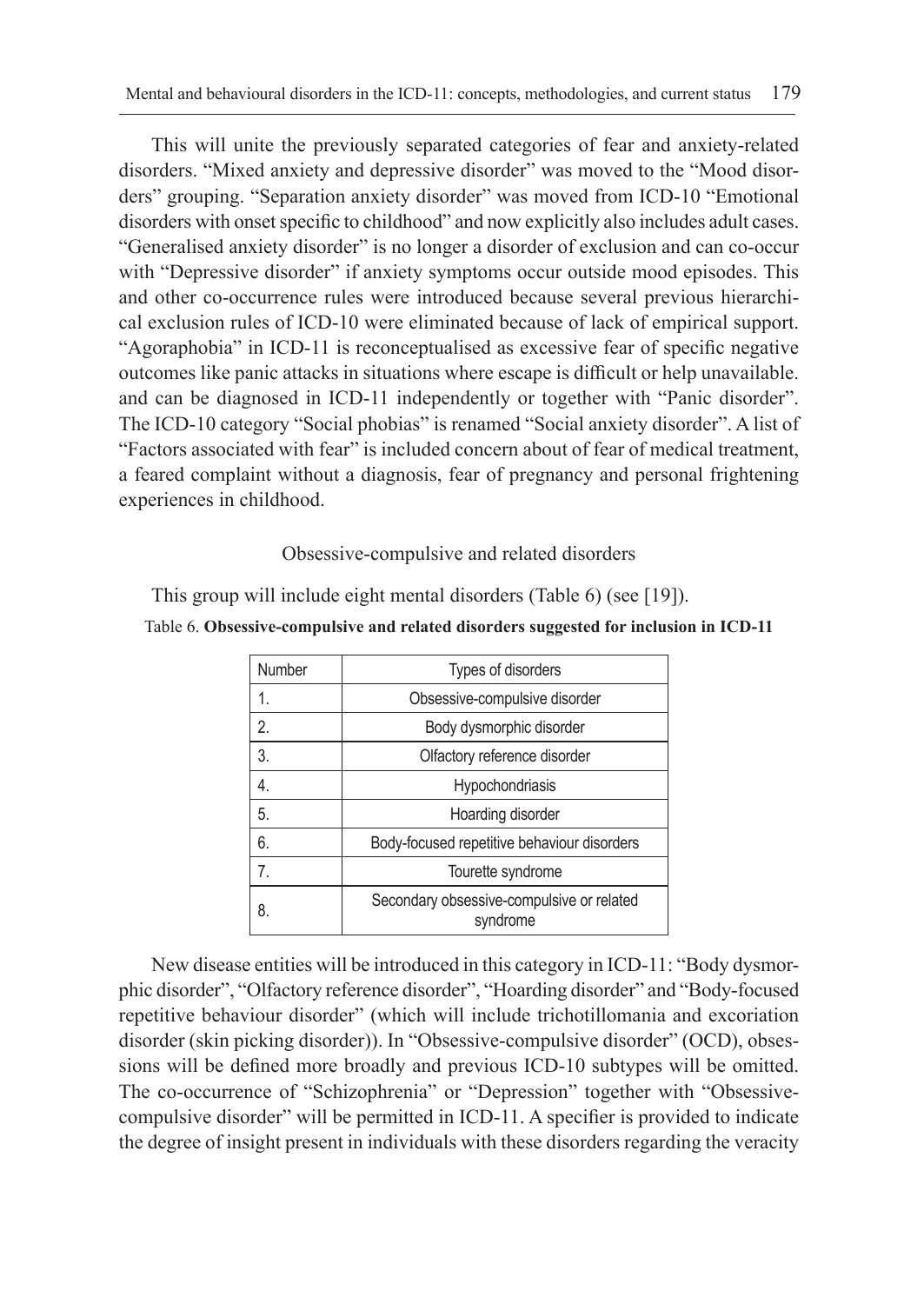of the thoughts or beliefs associated with the disorder. "Hypochondriasis" was moved from the ICD-10 grouping of "Somatoform disorders" to the ICD-11 grouping of "Obsessive-compulsive and related disorders" [20, 21].

### Disorders specifically associated with stress

This category will include the following mental disorders in ICD-11 (Table 7) (see [22] for a review.

| Number | Types of disorders                      |
|--------|-----------------------------------------|
|        | Post-traumatic stress disorder          |
| 2.     | Complex post-traumatic stress disorder  |
| 3.     | Prolonged grief disorder                |
|        | Adjustment disorder                     |
| 5.     | Reactive attachment disorder            |
| 6.     | Disinhibited social engagement disorder |

Table 7. **Disorders specifically associated with stress as suggested for inclusion in ICD-11**

The concept of post-traumatic stress disorder (PTSD) will be narrower compared to ICD-10, so that the diagnosis will require the presence of three core symptoms: re-experiencing, avoidance, and perceptions of heightened current threat [22]. The introduction of a new complex PTSD category is proposed, which is characterised by the following clinical features in addition to the full clinical picture of PTSD (ICD-11 Beta draft online, December 20, 2016).

- 1) severe and pervasive problems in affect regulation;
- 2) persistent beliefs about oneself as diminished, defeated or worthless, accompanied by deep and pervasive feelings of shame, guilt or failure related to the traumatic event; and
- 3) persistent difficulties in sustaining relationships and in feeling close to others.

A new category of "Prolonged grief disorder" has also been recommended for inclusion in the ICD-11, with acute symptoms lasting for at least six months and "clearly exceeds expected social, cultural or religious norms for the individual's culture and context". Both aspects of prolonged duration and exceeding expected social norms must be met. Note that two mental disorders of early childhood ("Reactive attachment disorder" and "Disinhibited social engagement disorder", which develop between ages 1 and 5 years) are included in this grouping.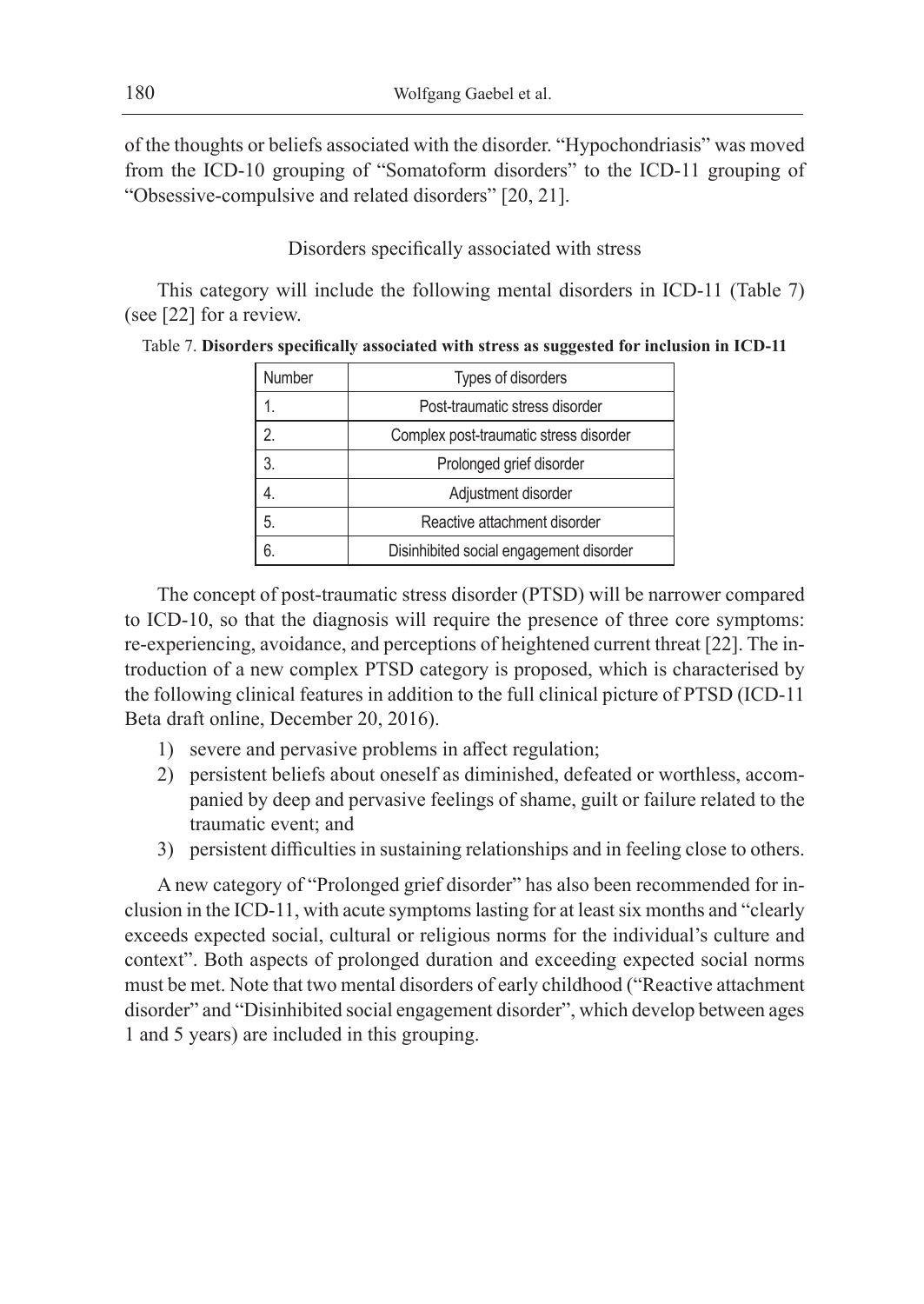Dissociative disorders

This chapter will include a range of dissociative clinical conditions, many of which are new disorder categories (Table 8).

| Number                | Types of disorders                         |
|-----------------------|--------------------------------------------|
|                       | Dissociative neurological symptom disorder |
| $\mathcal{P}_{\cdot}$ | Dissociative amnesia                       |
| 3.                    | Depersonalization-derealization disorder   |
| 4.                    | Trance disorder                            |
| 5.                    | Possession trance disorder                 |
| 6.                    | Complex dissociative intrusion disorder    |
| 7 <sub>1</sub>        | Dissociative identity disorder             |
| 8.                    | Secondary dissociative syndrome            |

Table 8. **Dissociative disorders suggested for inclusion in ICD-11**

"Dissociative neurological symptom disorder" (formerly ICD-10 F06.5) is now differentiated into twelve subtypes depending on the predominant neurological symptom (like convulsions, speech, or paralysis etc.). "Trance disorder" is defined as "a single or episodic involuntary marked alteration in state of consciousness or loss of customary sense of personal identity, accompanied by a narrowing of awareness of immediate surroundings or unusually narrow and selective focus on environmental stimuli, together with a limitation of movements, postures, and speech to repetition of a small repertoire that is experienced as being outside the individual's control". This does not include trance states induced by drugs, medication or other disorders. The definition also includes a function criterion, in that social functioning must be impaired. "Complex dissociative intrusion disorder" and "Dissociative identity disorder" are the designations of distinguishable forms of "multiple personalities" disorders and also include a functional impairment as a necessary diagnostic feature.

### Bodily distress disorder

This new broad category replaces the "Somatoform disorders" of ICD-10 and will unite a number of previous separate categories like somatization disorder, somatoform autonomic dysfunction and neurasthenia. Note that hypochondriasis is included among the "Obsessive-compulsive and related disorders" and not in the grouping of "Bodily distress disorders" [23]. The core clinical feature of the "Bodily distress disorder" is "the presence of bodily symptoms that are distressing to the individual and excessive attention directed toward the symptoms". Mild, moderate and severe forms are differentiated in ICD-11, but no subtypes are specified.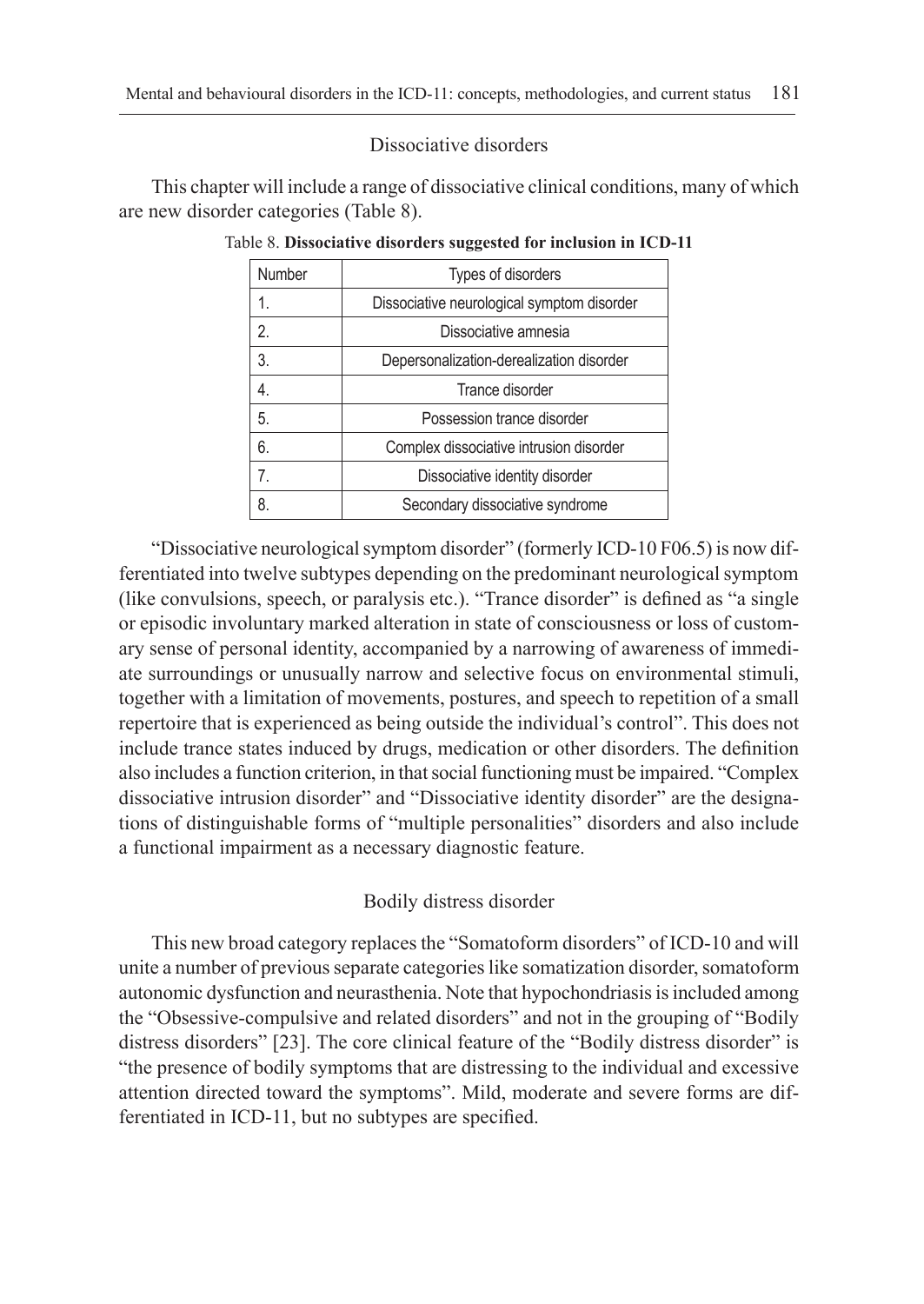#### Feeding and eating disorders

This is a category with substantial changes compared to its predecessor in ICD-10 (ICD-10 F5 [24, 25]). It includes the following seven categories:

| <b>Number</b> | Types of disorders                        |
|---------------|-------------------------------------------|
|               | Anorexia Nervosa                          |
| 2.            | <b>Bulimia Nervosa</b>                    |
| 3.            | Binge eating disorder                     |
|               | Avoidant-restrictive food intake disorder |
| 5.            | Pica                                      |
| 6.            | Rumination-regurgitation disorder         |
|               | Cyclic vomiting syndrome                  |

Table 9. **Feeding and eating disorders suggested for inclusion in ICD-11**

Diagnostic requirements for anorexia nervosa and bulimia nervosa have been broadened somewhat. In anorexia nervosa, the amenorrhea criterion was removed and the underweight criterion was relaxed (now BMI <18.5, in ICD-10 BMI <17.5). The "fear of gaining weight" criterion was extended to include preoccupation with body weight or shape, food and nutrition, and persistent behaviours to reduce weight or increase energy expenditure. A minimal duration criterion of four weeks was introduced. New categories of binge eating disorder and avoidant-restrictive food intake disorder have been introduced. These changes are expected to reduce the rate of unspecified eating disorder diagnoses, the most common diagnoses in many settings. They also largely obviate the need for the ICD-10 categories of "atypical" anorexia nervosa and "atypical" bulimia nervosa, which have been removed in ICD-11. The non-specific ICD-10 category of feeding disorder of infancy or early childhood have been replaced by more specific categories that may also be diagnosed in older children as well as adolescents and adults.

### Elimination disorders

This group contains "Enuresis and encopresis" as the sole entities. In both categories, cases are excluded if the elimination disorders are due to medical conditions.

### Disorders due to substance use

The general structure of this chapter will introduce a distinction between disorders due to substance use and addictive behaviours.

Among the substance abuse disorders, new substances of abuse will be added: synthetic cannabinoids, anxiolytics, synthetic cathinones, MDMA, ketamine and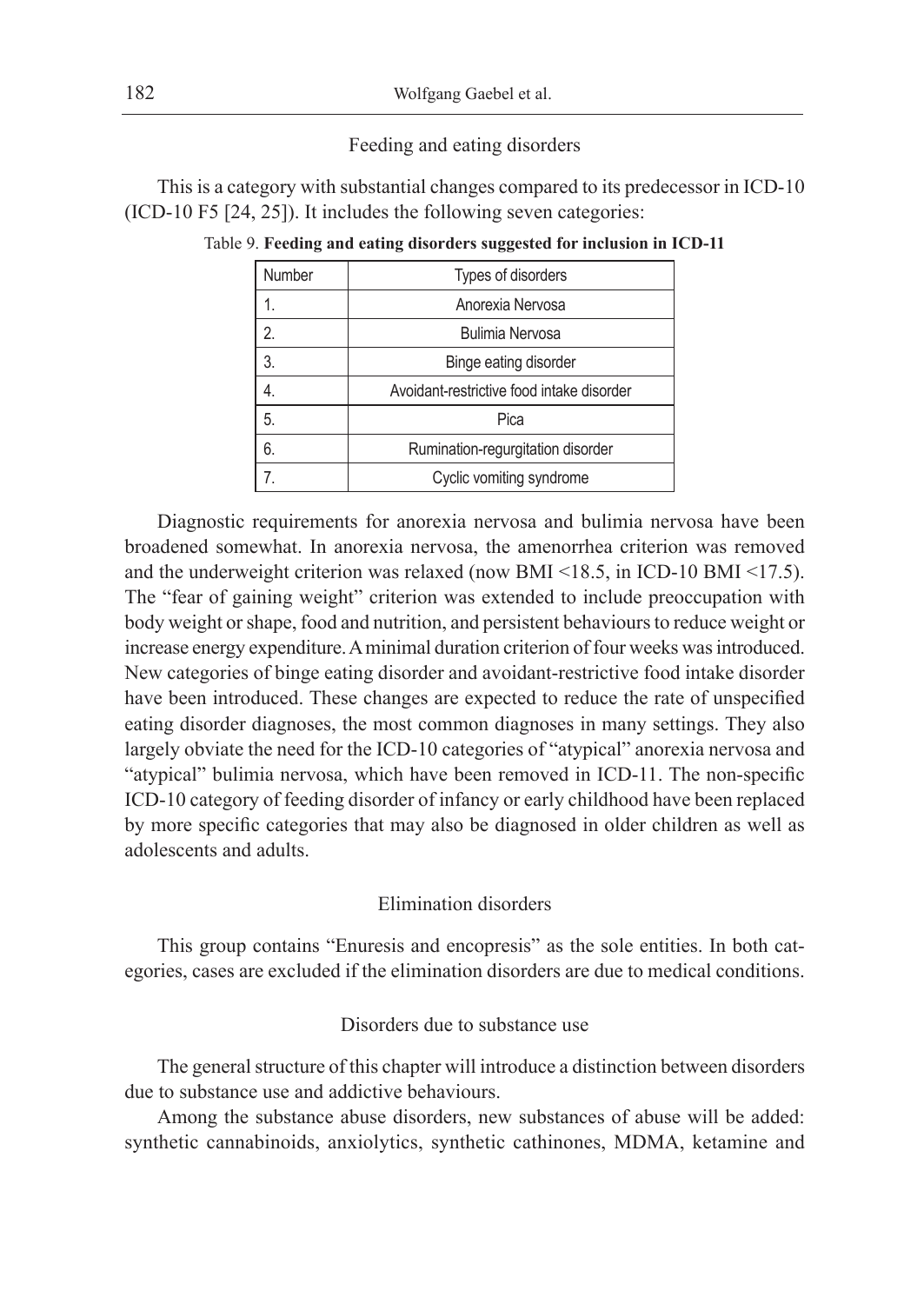PCP. ICD-11 will allow a differentiation for each class of substances (with slight substance-specific alterations depending on the specific effects of each drug or drug class) as shown here for the alcohol-related disorders. The list will also include codes for different clinical aspects of substance use (Table 10).

| Number | Types of disorders                       |
|--------|------------------------------------------|
| 1.     | Alcohol intoxication                     |
| 2.     | Harmful pattern of use of alcohol        |
| 3.     | Alcohol dependence                       |
| 4.     | Alcohol withdrawal                       |
| 5.     | Alcohol-induced delirium                 |
| 6.     | Alcohol-induced psychotic disorder       |
| 7.     | Alcohol-induced mood disorder            |
| 8.     | Alcohol-induced anxiety disorder         |
| 9.     | Alcohol-induced sexual dysfunction       |
| 10.    | Alcohol-induced sleep disorder           |
| 11.    | Dementia due to use of alcohol           |
| 12.    | Amnestic disorder due to alcohol use     |
| 13.    | Single episode of harmful use of alcohol |

Table 10. **Clinical aspects of disorders due to substance use suggested for ICD-11, using alcohol-related disorders as an example**

The "Addictive behaviour" subgroup now contains "Gambling disorder" and "Gaming disorder", the latter as a newly defined mental disorder "characterised by an impaired control over gaming, increasing priority given to gaming over other activities to the extent that gaming takes precedence over other interests and daily activities and continuation of gaming despite the occurrence of negative consequences". Significant psychosocial impairments must be present and a duration criterion of 12 months applies unless the symptoms are very severe, in which case the duration criterion may be shortened. Thus, ICD-11 introduces a type of internet-addiction disorder [26], which, however, also applies to excessive offline gaming habits.

### Impulse control disorders

This group includes "Pyromania", "Kleptomania", "Compulsive sexual behaviour disorder" and "Intermittent explosive disorder". Initial suggestions to include "Gambling disorder" here were not implemented (they are found among the disorders of addictive behaviours [27, 28]). "Intermittent explosive disorder" is a new diagnostic entity defined as "repeated brief episodes of verbal or physical aggression or destruction of property that represent a failure to control aggressive impulses, with the intensity of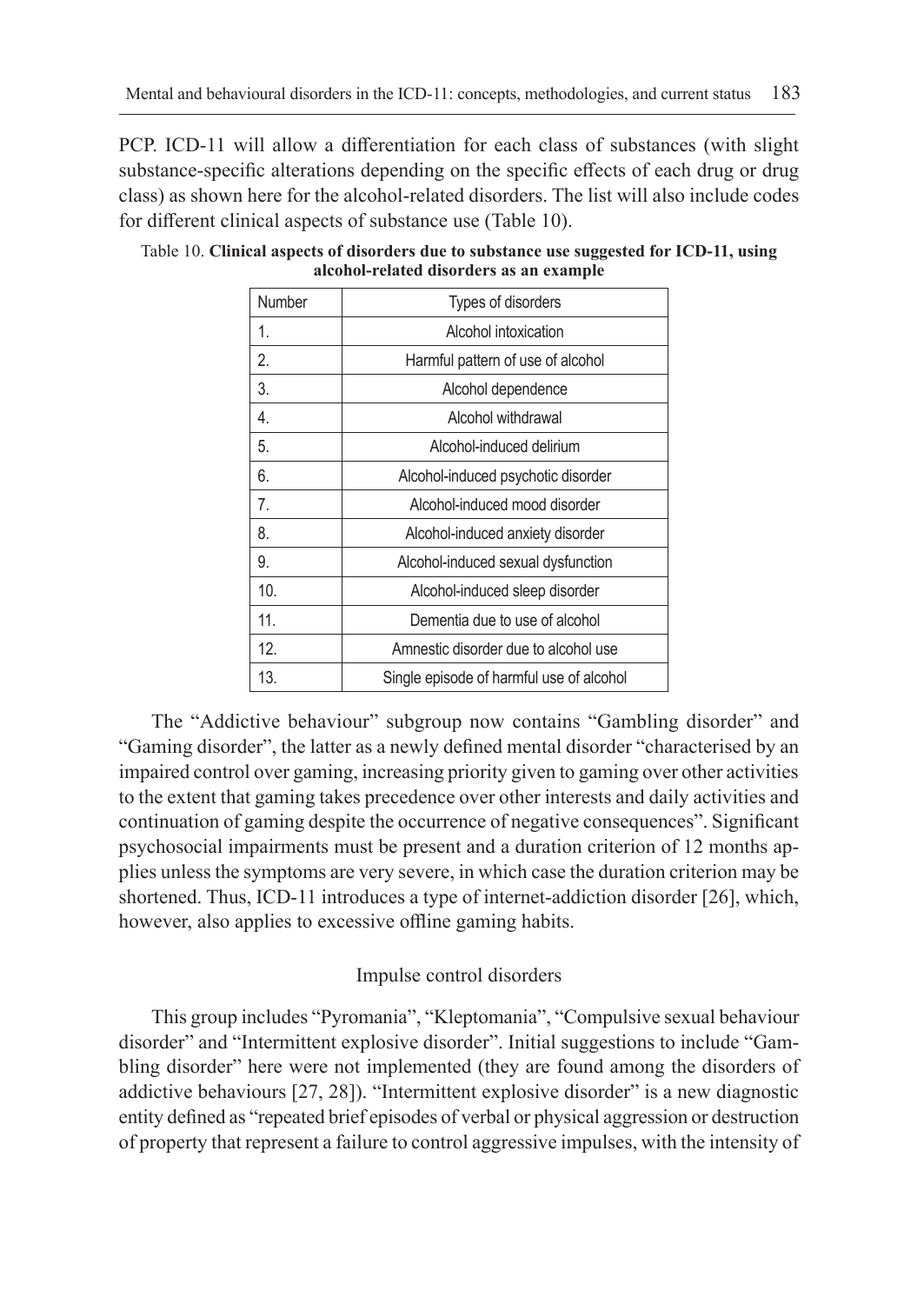the outburst or degree of aggressiveness being grossly out of proportion to the provocation or precipitating psychosocial stressors" (ICD-11 beta draft online; last accessed December 20, 2016). "Compulsive sexual behaviour disorder" replaces "Excessive sexual drive" in ICD-10, and is characterised by a persistent pattern of failure to control intense sexual impulses or urges, resulting in failure to control repetitive sexual behaviour that is evident over an extended period of time (e.g., 12 months), and causes marked distress or significant impairment in personal, family, social, educational, occupational, or other important areas of functioning. Its inclusion among the "Impulse control disorders" rather than among the "Sexual dysfunctions", as in ICD-10, implies that the failure to control impulses is the central aspect of the pathology, rather than an exclusive focus on the sexual content of the behaviour.

### Disruptive behaviour and Dissocial disorders

This group only contains "Oppositional-defiant disorder" (ICD-10 F91.3) and a new category of "Conduct-dissocial disorder" (differentiated by onset in childhood vs. onset during adolescence, the border between the two defined as lying at 10 years of age). Further clinical subdifferentiations apply for both: "Oppositional-defiant disorder" with or without chronic irritability and anger, and limited vs. normal prosocial emotions in "Conduct-dissocial disorder". The ICD-11 approach towards the classification of children with severe irritability and anger is different from the DSM-5 approach, and a more extensive review of the evidence and the different classification options is given by Lochman et al. [29] and Evans et al. [30].

#### Personality disorders

For ICD-11, a dramatic reformulation of "Personality disorder" diagnoses has been proposed in response to well-established problems with their validity and application in clinical systems [31]. Under ICD-10 (and DSM-IV, which is the same as the classification in the main body of DSM-5), individuals with severe personality disorders generally meet the diagnostic requirements for several personality disorders. However, the categories are inconsistently applied in clinical settings, with borderline personality disorder frequently applied in mental health and general medical settings to describe difficult patients, and dissocial (or antisocial) personality disorder frequently applied in forensic contexts. As proposed for ICD-11, the primary dimension for the classification of personality disorder is severity, which may be mild, moderate, or severe. A subclinical level – personality difficulty – is also described but not classified as a mental disorder. Personality disorders may be described further by indicating the presence of characteristic maladaptive personality traits. Five trait domains that represent a set of dimensions that correspond to the underlying structure of personality traits are included: negative affectivity (the tendency to manifest distressing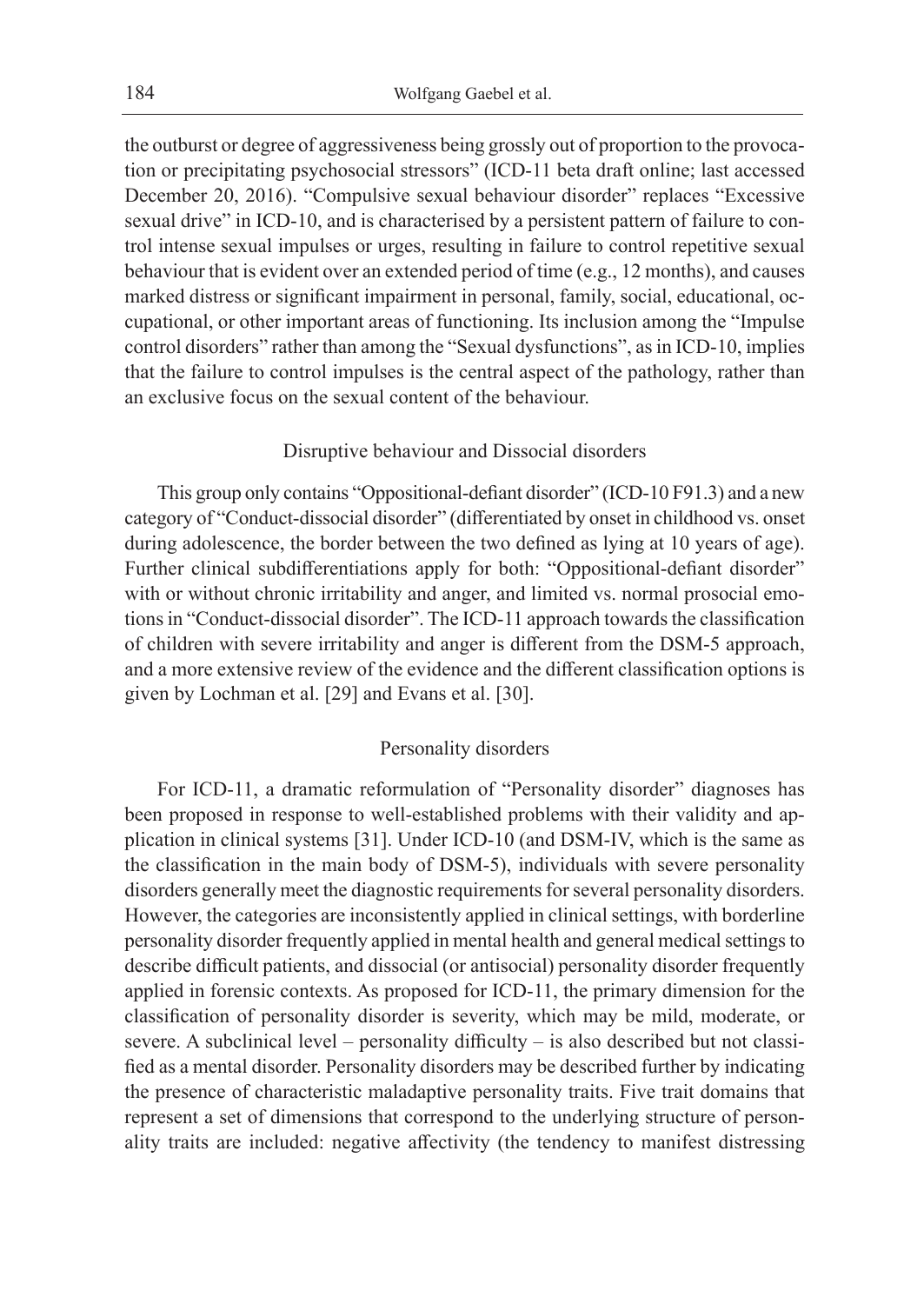emotions), dissociality (the tendency to disregard social conventions and the rights of others), disinhibition (the tendency to act impulsively), anankastia (the tendency to control one's own and other's behaviour), and detachment (the tendency to maintain emotional and interpersonal distance). As many of these trait domains may be noted as are judged to be both prominent and contributing to the personality disorder and its severity. The previous ICD-10 subtypes of personality disorders have been omitted.

### Paraphilic disorders

Disorders of sexual preference will be renamed as "Paraphilic disorders" to reflect the current terminology in the scientific literature and in clinical practice. The "Paraphilic disorders" are characterised by patterns of atypical sexual arousal that focus on non-consenting others, as these conditions could be considered to have public health implications [7]. The "Paraphilic disorders" include "Exhibitionistic disorder", "Voyeuristic disorder", "Paedophilic disorder", "Coercive sexual sadism disorder", "Frotteuristic disorder", other paraphilic disorder involving non-consenting individuals and paraphilic disorder involving solitary behaviour or consenting individuals. The latter was introduced to include cases, in which "1) the person is markedly distressed by the nature of the arousal pattern and the distress is not simply a consequence of rejection or feared rejection of the arousal pattern by others; or 2) the nature of the paraphilic behaviour involves significant risk of injury or death either to the individual or to the partner (e.g., asphyxophilia)" (ICD-11 beta draft online; last accessed December 22, 2016). A detailed discussion of the arguments for excluding disorders of sexual orientation in ICD-11 can be found in a review of the WHO decision process related to this issue [32].

### Factitious disorder

This group contains only two entities: "Factitious disorder imposed on the self" and "Factitious disorder imposed on another". In ICD-10, the former category is called "Intentional production or feigning of symptoms or disabilities, either physical or psychological" (F68.1). The latter category is newly introduced in ICD-11.

### Neurocognitive disorders

This new group encompasses "Delirium", "Amnestic disorder", "Mild neurocognitive disorder" and "Dementia syndrome". "Dementia syndrome" may be classified at three levels of severity (mild, moderate, severe) and codes to identify different aetiologies of dementia are provided.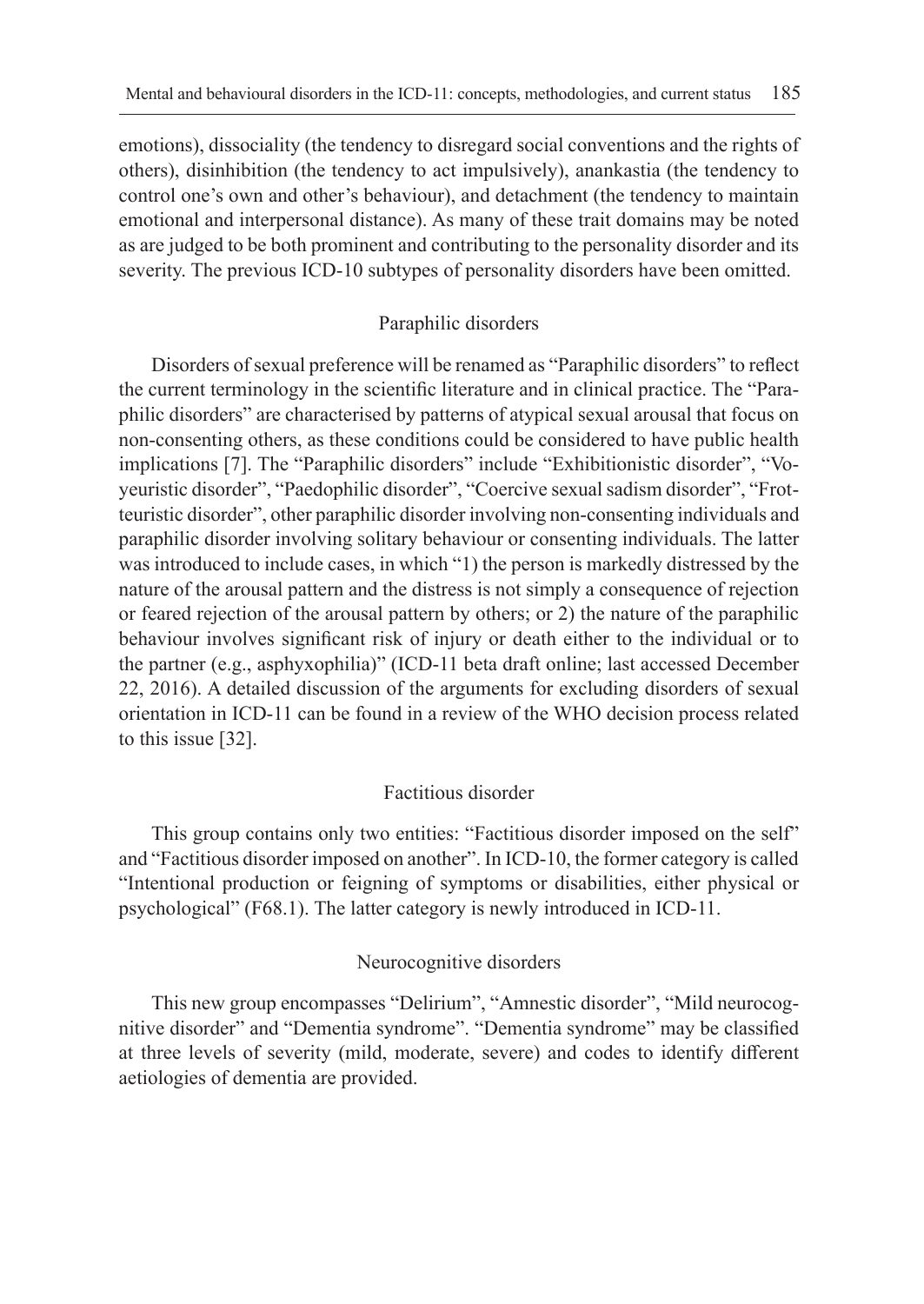Mental or behavioural disorders associated with pregnancy, childbirth and the puerperium, not elsewhere classified

This is defined as "a syndrome associated with pregnancy or the puerperium (commencing within about 6 weeks after delivery) that involves significant mental and behavioural features but does not fulfil the diagnostic requirements of any of the specific mental and behavioural disorders" (ICD-11 beta draft online, last accessed December 22, 2016) and may be differentiated into clinical manifestations with or without psychotic symptoms.

# Psychological or behavioural factors affecting disorders or diseases classified elsewhere

This is a free-standing entry in the chapter of "Mental and behavioural disorders" and includes the mental factors affecting disorders or diseases classified in other chapters of the ICD. ICD-11 states that this diagnosis should be used only when such factors increase the risk of suffering, disability, or death, represent a focus of clinical attention, and are not better explained by another mental and behavioural disorder (ICD-11 beta draft online, last accessed December 22, 2016). They may influence the course or treatment of the medical condition by constituting an additional health risk factor, by affecting treatment adherence or care seeking, or by influencing the underlying pathophysiology to precipitate or exacerbate symptoms or to necessitate medical attention.

# Secondary mental or behavioural syndromes associated with disorders or diseases classified elsewhere

This chapter lists "Secondary mental disorders" defined as "a direct pathophysiological consequence of a health condition not classified under mental and behavioural disorders, based on evidence from the history, physical examination, or laboratory findings. The symptoms are not accounted for by delirium or by another mental and behavioural disorder, and are not a psychologically mediated response to a severe medical condition […]" (ICD-11 beta draft online; last accessed December 22, 2016). The group includes "Secondary neurodevelopmental syndrome", "Secondary psychotic syndrome", "Secondary mood syndrome", "Secondary anxiety syndrome", "Secondary obsessive-compulsive or related syndrome", "Secondary dissociative syndrome", "Secondary impulse control syndrome", "Secondary neurocognitive syndrome", "Secondary personality change", and "Delirium" due to causes other than substances including medications.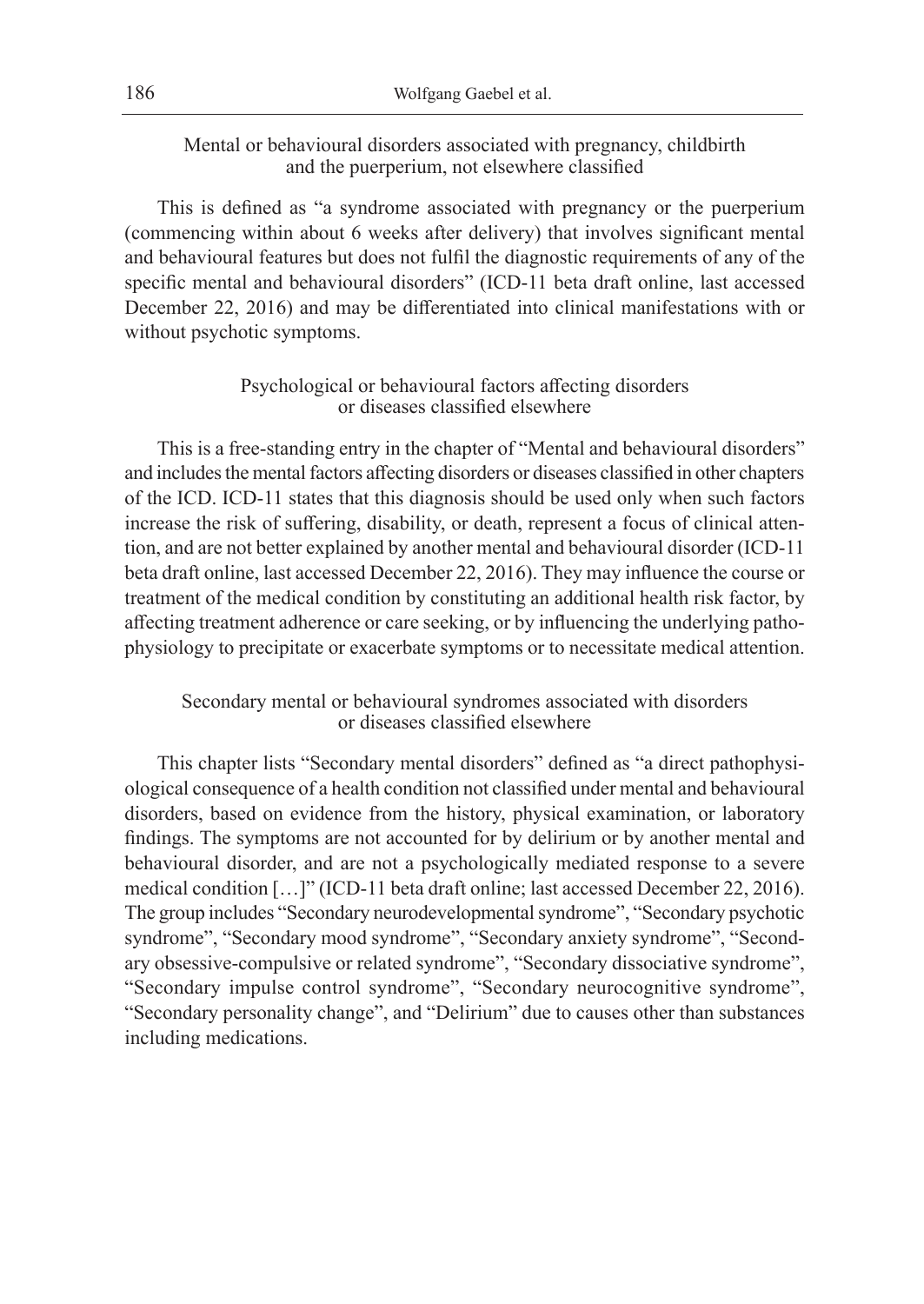#### Sexual dysfunctions

The grouping of "Sexual dysfunctions" is proposed for inclusion in a new ICD-11 chapter on conditions related to sexual health (chapter 17 in the current ICD-11 beta version). In ICD-10, so-called "organic" and "non-organic" sexual dysfunctions were in separate chapters, with the "non-organic" dysfunctions appearing in the chapter on "Mental and behavioural disorders". This mind-body separation is inconsistent with current evidence and more integrative clinical approaches, which view the origin and maintenance of sexual dysfunctions as frequently involving the interaction of physical and psychological factors [7]. In ICD-11, these categories have been brought together in a single grouping and have been substantially reorganised, along with a separate grouping of "Sexual pain disorders".

In addition, "Sexual dysfunctions" are cross-listed ("secondary parented") in the "Mental and behavioural disorders" chapter, given the frequent importance of psychological and behavioural factors in their origin and maintenance. "Multiple parenting" is a mechanism that has been introduced in ICD-11 that allows particular entities to appear in more than one location in order to improve the classifications utility for users. For example, tuberculosis meningitis would be listed in the chapter on infectious diseases as well as in the chapter on diseases of the nervous system so that a clinician or coder who was looking for the entity would be able to fund it through either route (much like it is possible to find the same book using multiple search strategies on Amazon). The alphanumeric code, indicating the "primary parent", remains constant even though the entity can be found in multiple locations. "Secondary parenting" also provides a clear message that "Sexual dysfunctions" are within the appropriate scope of practice of psychiatrists and other mental health professionals with appropriate training.

### Gender incongruence

The grouping of "Gender incongruence" represents a substantial revision of the "Gender identity disorders" categories in ICD-10 (F64). This grouping is also recommended for placement in the chapter on conditions related to sexual health, and contains two categories: "Gender incongruence of adolescence and adulthood" and "Gender incongruence of childhood". These proposals have been the subject of considerable discussion in the literature [7, 33–35].

#### Sleep-wake disorders

As is the case for "Sexual dysfunctions", putatively "organic" and "non-organic" sleep disorders are listed in separate chapters in the ICD-10. The "organic" sleep disorders are mostly listed in the chapter on diseases of the nervous system, though some are listed elsewhere, such as in respiratory diseases. The "non-organic" sleep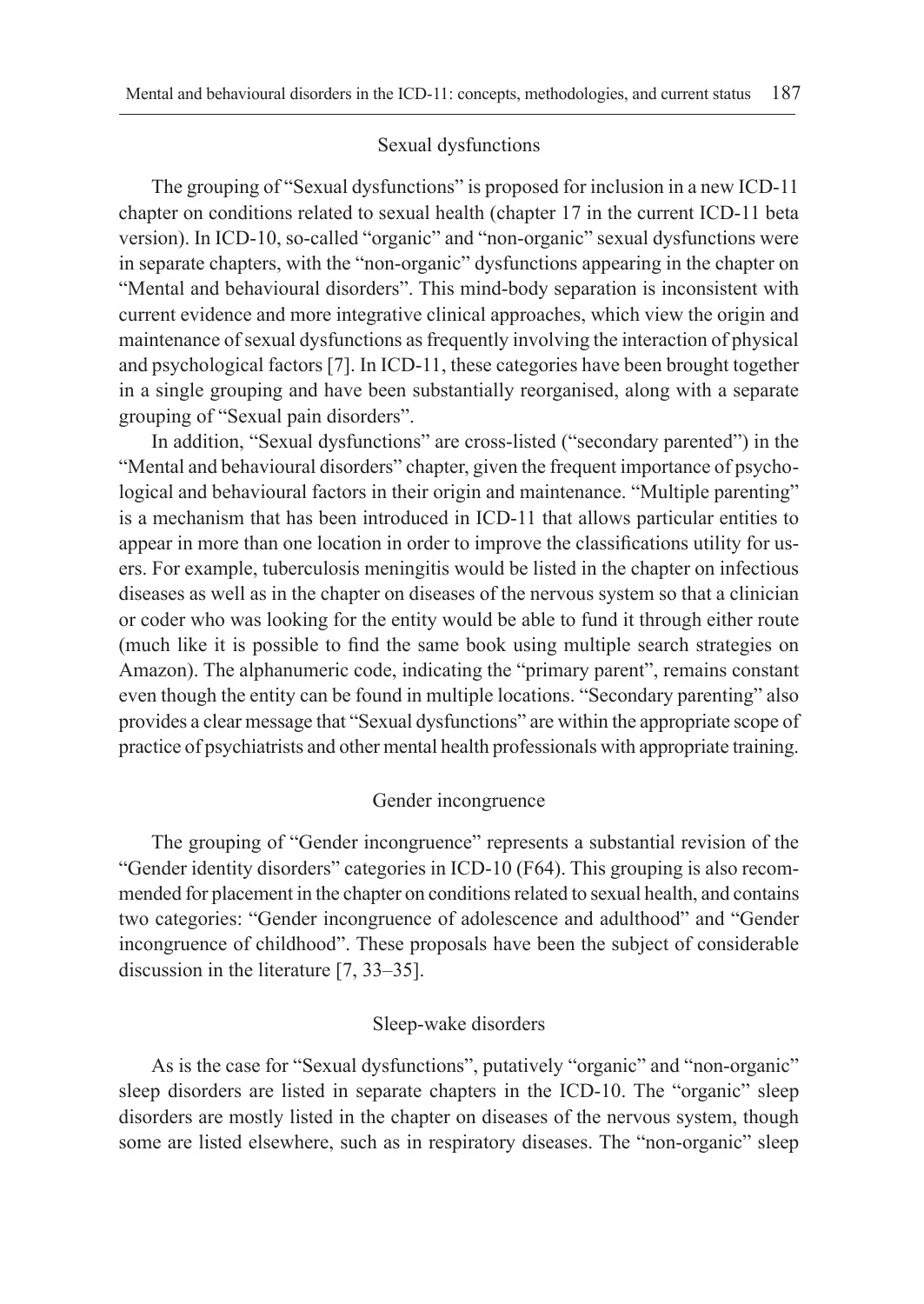disorders are listed in "Mental and behavioural disorders". In ICD-11, a new chapter on "Sleep-wake disorders" has been proposed, which brings together these entities in a single integrated classification that acknowledged the interaction of psychological, behavioural, and physical factors in their development and maintenance. This approach is more consistent with current research and practice. As is the case with "Sexual dysfunctions", "Sleep-wake disorders" are cross-listed ("secondary parented") in the "Mental and behavioural disorders" chapter, emphasising the importance of psychological and behavioural factors and also conveying that they may be evaluated and treated by psychiatrists and other mental health professionals with appropriate training. The major categories of "Sleep-wake disorders" proposed for ICD-11 are shown in Table 11. This classification is designed to be generally consistent with the Third Edition of the International Classification of Sleep Disorders [36], though is substantially simpler.

| Number           | Types of disorders                    |
|------------------|---------------------------------------|
| 1.               | Insomnia disorders                    |
| $\overline{2}$ . | Sleep-related movement disorders      |
| 3.               | Hypersomnolence disorders             |
| 4.               | Sleep-related breathing disorders     |
| 5.               | Circadian rhythm sleep-wake disorders |
| 6.               | Parasomnia disorders                  |
| $\overline{7}$   | Disorders of the sleep-wake schedule  |
| 8.               | Certain specified sleep disorders     |

Table 11. **Sleep-wake disorders suggested for inclusion in ICD-11**

Mental and behavioural symptoms, signs, and clinical findings

This grouping is a part of the ICD-11 chapter on "Symptoms, signs, or clinical findings, not elsewhere classified" (Chapter 21). It contains a list of symptoms and signs, with definitions, that can be used to identify significant aspects of the clinical picture of a particular case, whether or not the individual is diagnosed with a mental disorder. The major classes of symptoms in this grouping are shown in Table 12. These symptom categories may be used to identify presenting symptoms in primary care settings or in individuals whose diagnostic evaluation has not been completed. They may also be used to identify specific symptoms that are directly relevant to clinical management that occur in the context of other health conditions, such as panic attacks that occur in the context of a life-threatening medical diagnosis or in the context of depression. This is a clinically relevant phenomenon that should be recorded, but typically does not justify an additional diagnosis of panic disorder.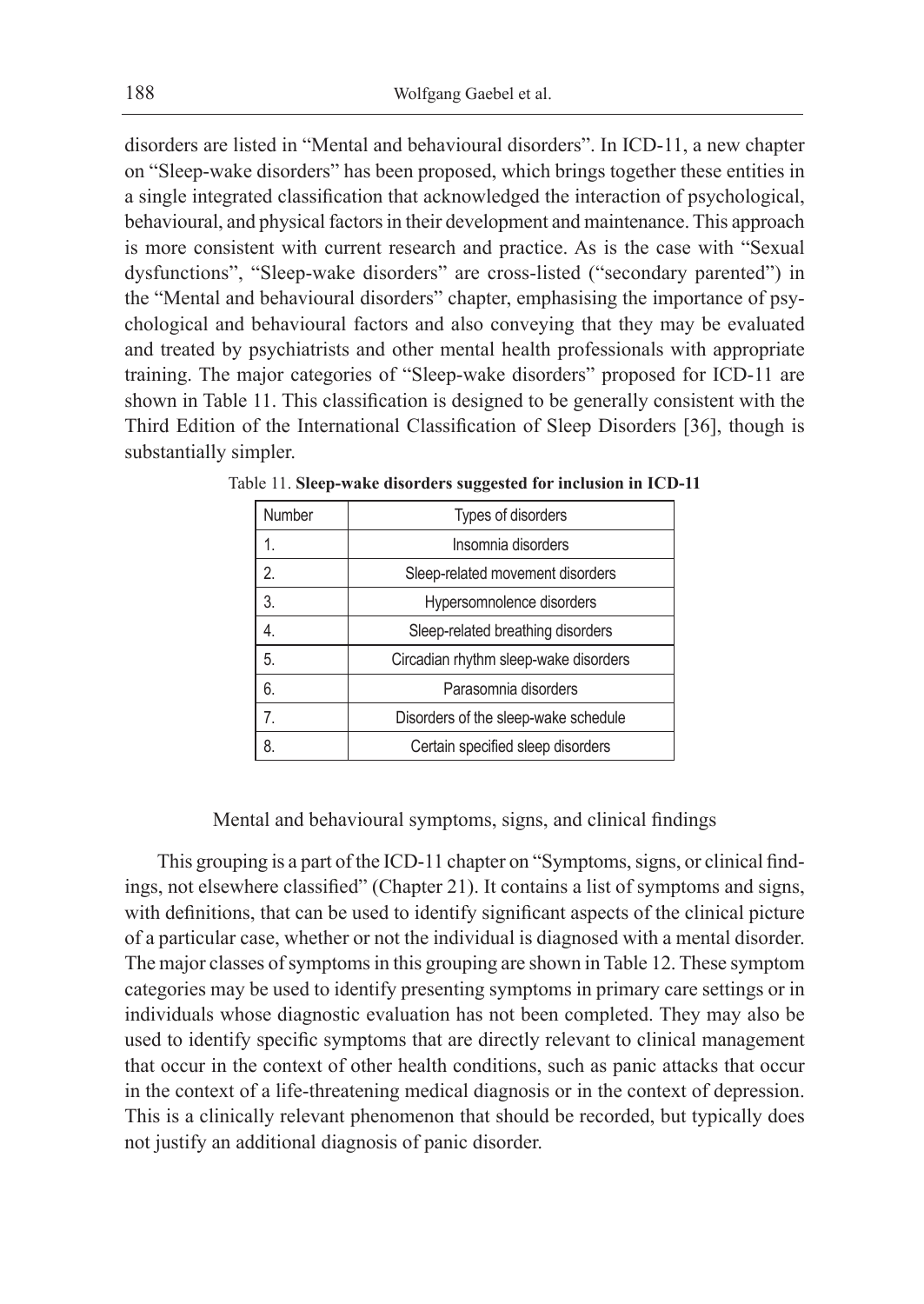| Number | Types of symptoms, signs, and clinical findings               |
|--------|---------------------------------------------------------------|
| 1.     | Symptoms, signs and clinical findings involving consciousness |
| 2.     | Symptoms, signs and clinical findings involving cognition     |
| 3.     | Symptoms and signs involving motivation or energy             |
| 4.     | Symptoms and signs involving appearance and behaviour         |
| 5.     | Symptoms and signs involving mood or affect                   |
| 6.     | Symptoms and signs involving form of thought                  |
| 7.     | Symptoms and signs involving content of thought               |
| 8.     | Symptom and signs involving perceptual disturbance            |
| 9.     | Symptoms and signs related to personality features            |
| 10.    | Symptoms and signs involving eating and related behaviour     |
| 11.    | Symptoms and signs involving elimination                      |
| 12.    | Catatonia                                                     |
|        |                                                               |

Table 12. **Mental and behavioural symptoms, signs, and clinical findings in ICD-11 (listed outside the chapter on "Mental and behavioural Disorders" in the chapter "Symptoms, signs or clinical findings, not elsewhere classified")**

### Coding rules

ICD-11 will come in different "linearization" versions for specific coding purposes, and the first version available based on the "foundation" beta draft is a linearization for morbidity and mortality statistics (http://apps.who.int/classifications/icd11/browse/l-m/ en#/; last accessed December 20, 2016). While the foundation version is a collection of all ICD-11 entities like diseases and represents the whole range of ICD-11 disorders, a linearization version is a subset of the foundation version fit for a particular purpose. In the linearization, each entity has a unique code and only occurs once in a specific diagnostic group ("single parenting"), while it may occur in multiple groups of the foundation version ("multiple parenting"). As an example, in the foundation version, dementias are listed both in the chapter on mental or behavioural disorders (parent group "Neurocognitive disorders") and in the chapter on diseases of the nervous system (parent group "Neurological disorders with neurocognitive impairment as a major feature"). Thus, in the foundation version, multiple parenting of the dementias puts them both into mental or behavioural disorders and disorders of the nervous system. In the linearization version, however, the dementias are to be coded uniquely ("single parenting") in the chapter of disorders of the nervous system (code 8A40 in the group of "Neurological disorders with neurocognitive impairment as a major feature"), but there is a crossreference to 8A40 in the list of mental or behavioural disorders (grouping "Neurocognitive disorders").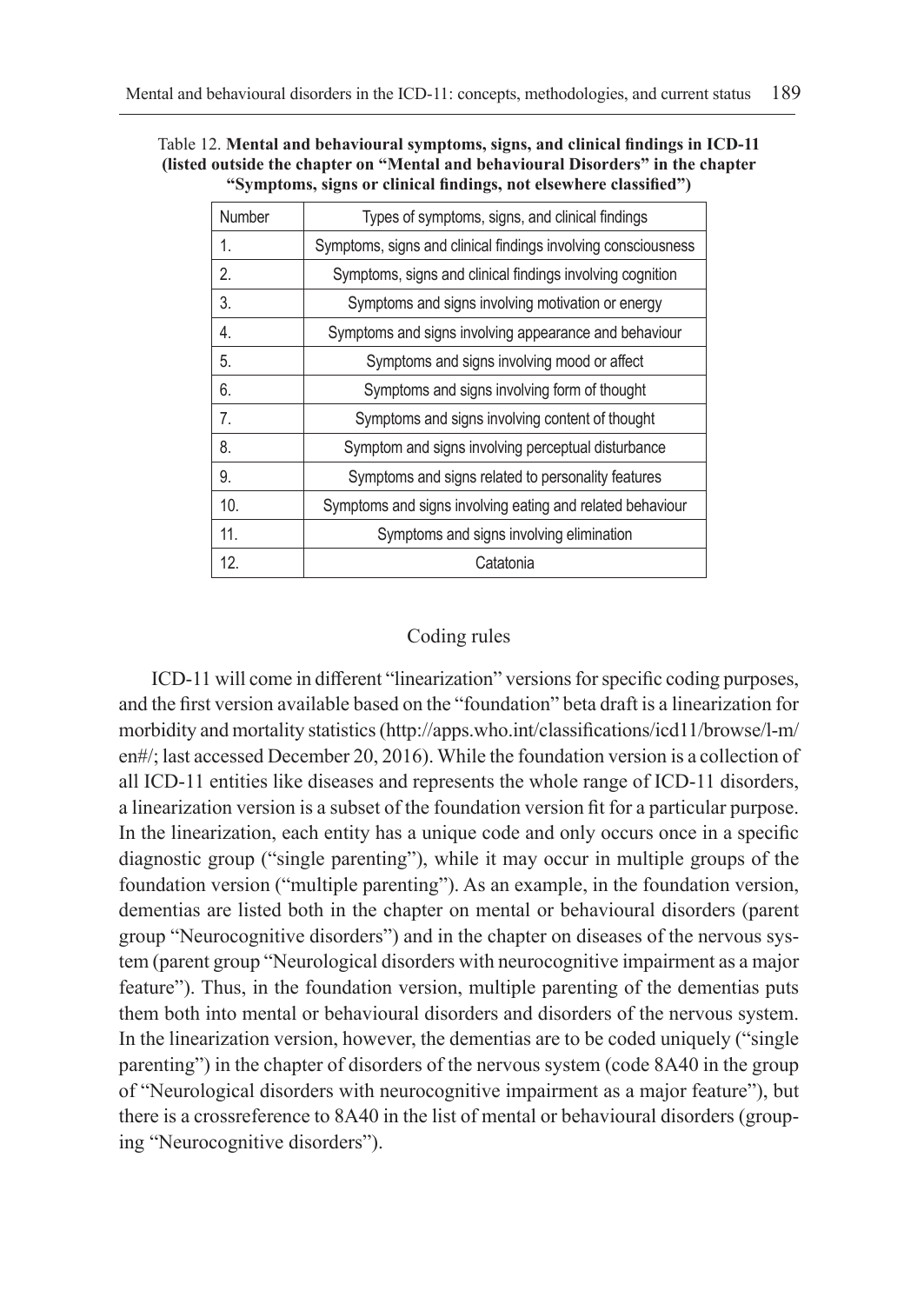Given the historically inconsistent of the ICD-10 dagger and asterisk coding convention, ICD-11 will abolish the dagger/asterisk coding scheme previously used in ICD-10. Asterisk codes will become "clinical forms" or extension codes in ICD-11 (ICD-11 update, November 2015; http://www.who.int/classifications/icd/ revision/18\_dagger\_asterisk \_resolution.pdf?ua=1; http://www.who.int/classifications/icd/revision/2015\_11\_ICD11\_News letter.pdf; retrieved: December 27, 2016) and further extension codes may indicate service contacts, episodes of care, course types, anatomic location etc. (also called "X"-chapter codes; http://ceur-ws.org/Vol-1515/poster12.pdf; retrieved: December 27, 2016). Furthermore, the new multiple parenting principle will make the dagger/asterisk coding convention redundant (WHO ICD Revision Information Note No. 18; ). "Clustering indicators" may allow clustered coding of the cause of harm, the mode or mechanism of harm linked to each cause of harm, and the harm incurred, "clustering" a whole disease picture with a single number at the end of a complex, extended code figure, thus putting together the previous multiple codes into a single code ("clustering indicator"). This results in a restructured enhanced set of codes [37] and at the time of writing this review a preliminary coding tool was provided by WHO online (http://apps.who.int/classifications/icd11/ct/icd11beta\_jlmms/en/2016-08-02#/; retrieved: December 22, 2016). As in ICD-10, exclusion and inclusion codes are indicated in both the foundation and linearization versions.

| ICD-11 Code Group*                                             | Grouping                                               |
|----------------------------------------------------------------|--------------------------------------------------------|
| 06                                                             | Mental and behavioural disorders                       |
| $6A0(x)$ **                                                    | Neurodevelopmental disorders                           |
| $6A5(x)$ , $6A6(x)$                                            | Schizophrenia or other primary psychotic disorders     |
| $6A7(x)$ , $6A8(x)$ , $6B0(x)$                                 | Mood disorders                                         |
| 6B1(x)                                                         | Anxiety and fear-related disorders                     |
| 6B2(x)                                                         | Obsessive-compulsive or related disorders              |
| 6B3(x)                                                         | Disorders specifically associated with stress          |
| 6B4(x)                                                         | Dissociative disorders                                 |
| 6B5(x)                                                         | Bodily distress disorder                               |
| 6B6(x)                                                         | Feeding or eating disorders                            |
| 6B7(x)                                                         | Elimination disorders                                  |
| $6B8(x)$ , $6B9(x)$ , $6C0(x)$ - $6C9(x)$ ,<br>$6D0(x)-6D7(x)$ | Disorders due to substance use or addictive behaviours |
| 6D8(x)                                                         | Impulse control disorders                              |
| 6D9(x)                                                         | Disruptive behaviour or dissocial disorders            |

Table 13. **ICD-11 Beta draft linearization version for morbidity and mortality statistics: Classification code groups for the mental or behavioural disorders**

*table continued on the next page*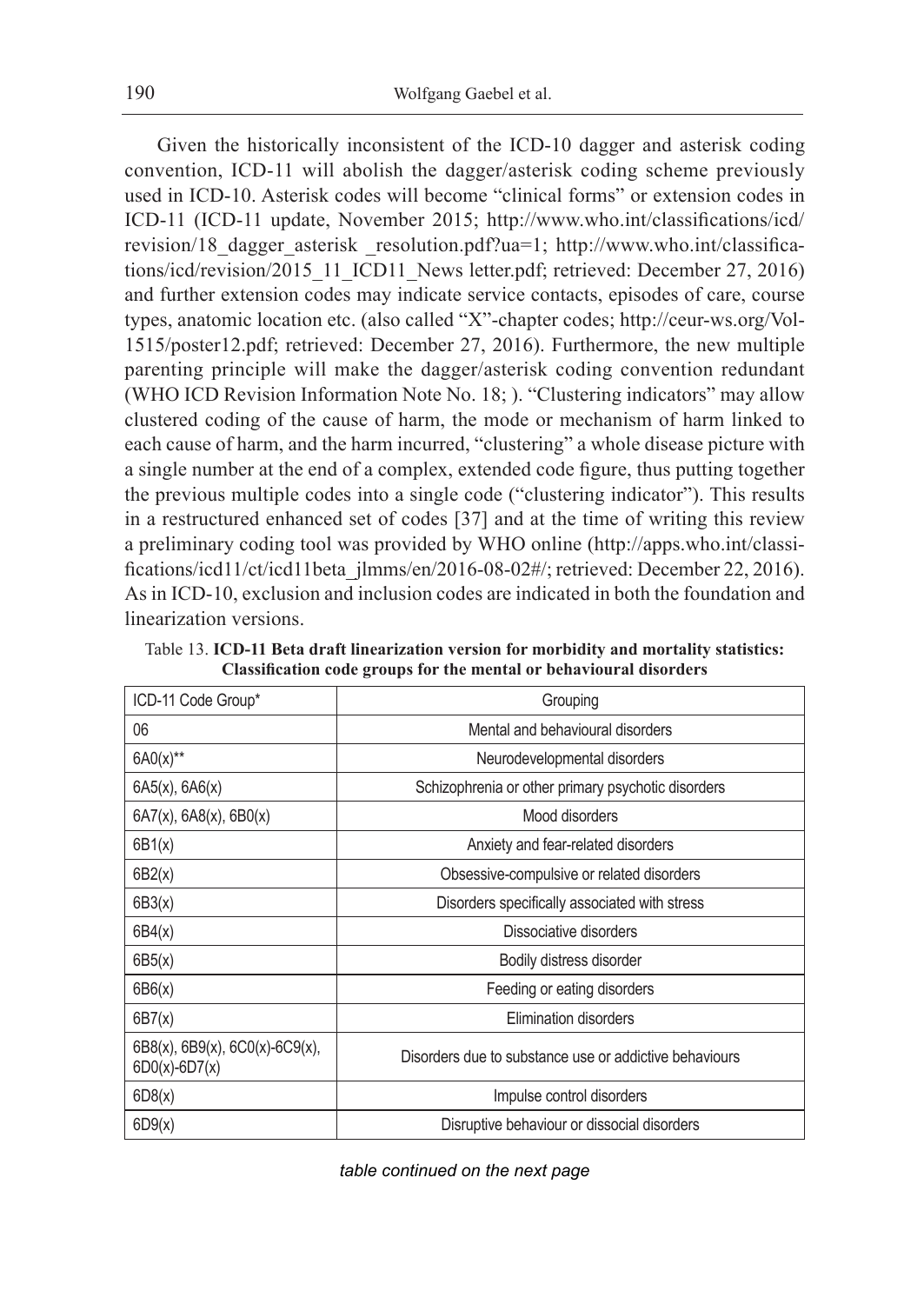| $6E0(x)$ , $6E1(x)$ | Personality disorders and related traits                                                                              |
|---------------------|-----------------------------------------------------------------------------------------------------------------------|
| 6E2(x)              | Paraphilic disorders                                                                                                  |
| 6E3(x)              | <b>Factitious disorders</b>                                                                                           |
| 6E4(x)              | Neurocognitive disorders                                                                                              |
| 6E5(x)              | Mental or behavioural disorders associated with pregnancy, childbirth and<br>the puerperium, not elsewhere classified |
| 6E6(x)              | Secondary mental or behavioural syndromes associated with disorders or<br>diseases classified elsewhere               |
| 6E8Y                | Other specified mental or behavioural disorders                                                                       |
| 6E8Z                | Mental or behavioural disorders, unspecified                                                                          |

\* http://apps.who.int/classifications/icd11/browse/lm/en#/http%3a%2f%2fid.who.int%2ficd% 2fentity%2f696956921

\*\* (x) is used here to indicate that further subcodes apply to the diagnostic entities contained in this grouping

#### **Discussion**

The proposed structure, categories, and definitions for ICD-11 mental and behavioural disorders are freely available online on the ICD-11 beta platform (http://apps. who.int/classifications/icd11/browse/f/en) and open for discussion and comment by registered users. In addition, WHO has established a global clinical practice network of nearly 13,000 international mental health and primary care professionals from more than 150 countries, called the Global Clinical Practice Network (GCPN). It is a network for those interested in participating in internet-based field studies or in obtaining more detailed information about the clinical and diagnostic guidelines, or other aspects of the revision process [4]. International interested readers can become members of this network by registering in any of nine languages at https://gcp.network. More detailed diagnostic guidelines for a number of mental and behavioural disorders groupings are available for review and comment by GCPN members on this internet platform, and additional guidelines will be posted in the coming months. Eventually, the more detailed guidelines will also be made available for public review.

As the experience with the formative field studies has shown, while there are differences in opinions about and usage of classification criteria for mental and behavioural disorders, there is still a core agreement about the necessity to construct a system that is clinically useful, appropriately flexible, and not overly complex. Currently, although there have been substantial simplifications in some of the areas reviewed above, the number of categories appears rather high in some areas such as "Disorders due to substance use", and consideration of more streamlined presentations may be warranted. The introduction of symptom, course, and other specifiers in several areas appears to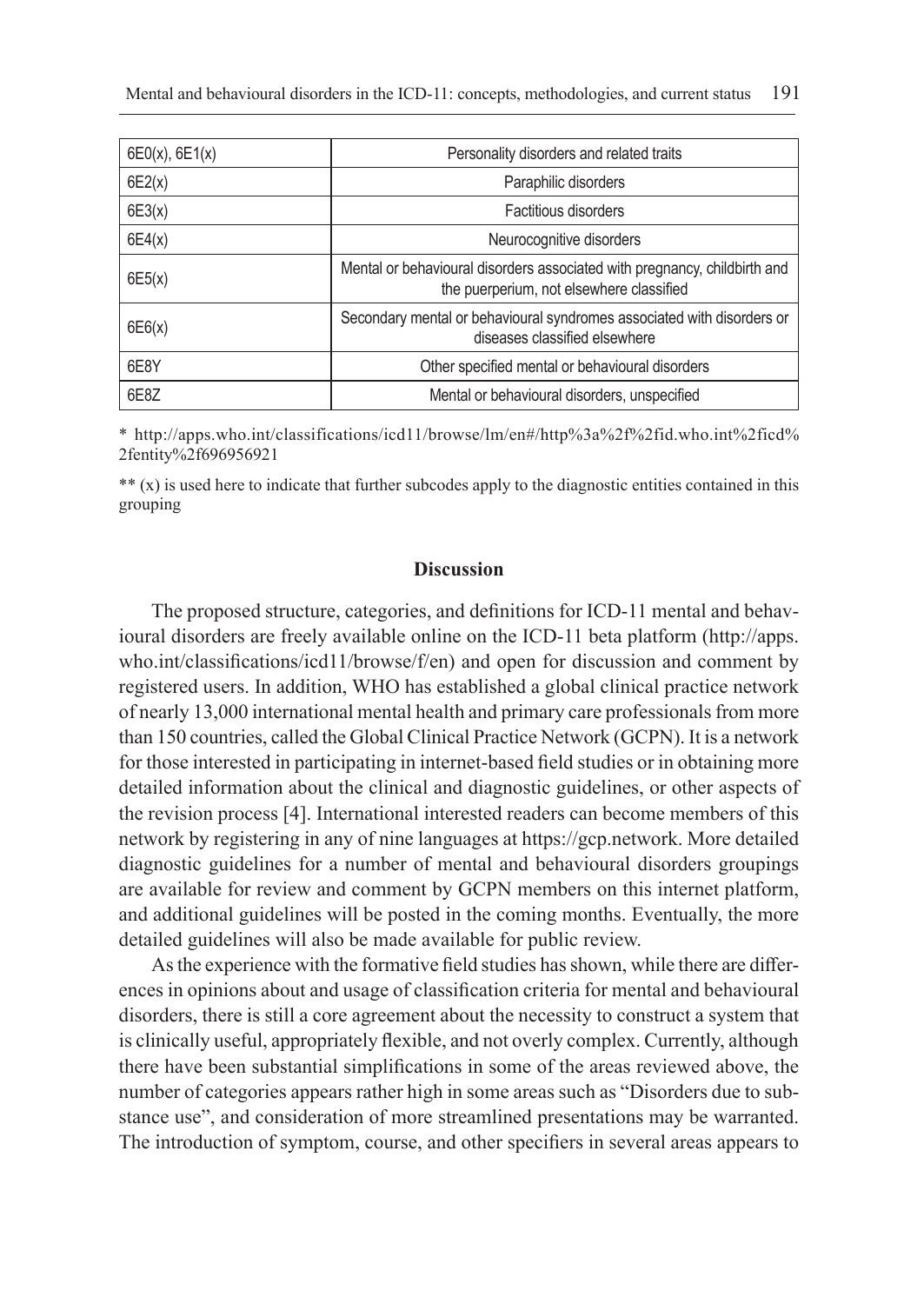be a reasonable method for introducing more "dimensional" constructs into the classification, but this also may increase the complexity of the overall system. Also, while some changes will perform timely revisions like the depathologisation of "disorders" of sexual orientation, other innovations may be more controversial and will require further evaluation in field studies. Some points remain to be clarified in future studies, such as the decision not to introduce an attenuated psychosis syndrome in ICD-11, which was introduced in DSM-5. A recent study showing that the DSM-5 research criteria for this syndrome may exclude some help-seeking persons from the healthcare process shows how difficult it may be to strike a balance between over-inclusive and under-inclusive clinical definitions of newly identified clinically important syndromes [38]. Thus, for this and other areas of the classification, future research may help to improve the current criteria by employing them in large scale clinical studies about case identification rates and ascertainment rates using additional criteria as "external validation" tools.

While the upcoming "clinical" field studies will provide important information about the clinical "ease of use" and goodness of fit of the proposed ICD-11 diagnostic guidelines in everyday clinical practice, intensified efforts are also necessary to improve the classification of mental disorders by elucidating the aetiopathogenesis of mental disorders and providing objective (neurobiological) assessment tools and procedures to aid in their diagnosis and to serve as "external validation" tools. Currently, complex pictures of disturbed neurocircuitry interacting with developmental, genetic and environmental factors are emerging and it is likely that highly sophisticated technologies will be necessary to make such findings useful for the clinical classification of mental disorders [19]. Until such sophisticated tools and methods are available, the clinical classifications provided by the ICD-11 chapter on mental and behavioural disorders will hopefully prove useful to identify persons who may need mental healthcare and provide a basis for national healthcare systems to provide the necessary services.

*Conflicts of interest: The authors declare that the preparation of this manuscript was not sponsored. The authors have no conflicts of interest regarding the contents of this review.*

#### **References**

- 1. International Advisory Group for the Revision of ICD-10 Mental and Behavioural Disorders. *A conceptual framework for the revision of the ICD-10 classification of mental and behavioural disorders*. World Psychiatry 2011; 10: 86–92.
- 2. First MB, Reed GM, Hyman SE, Saxena S. *The development of the ICD-11 Clinical Descriptions and Diagnostic Guidelines for Mental and Behavioural Disorders*. World Psychiatry 2015; 14: 82–90.
- 3. American Psychiatric Association. *Diagnostic and Statistical Manual of Mental Disorders*  (*DSM-5*). Arlington: American Psychiatric Association Publishing; 2013.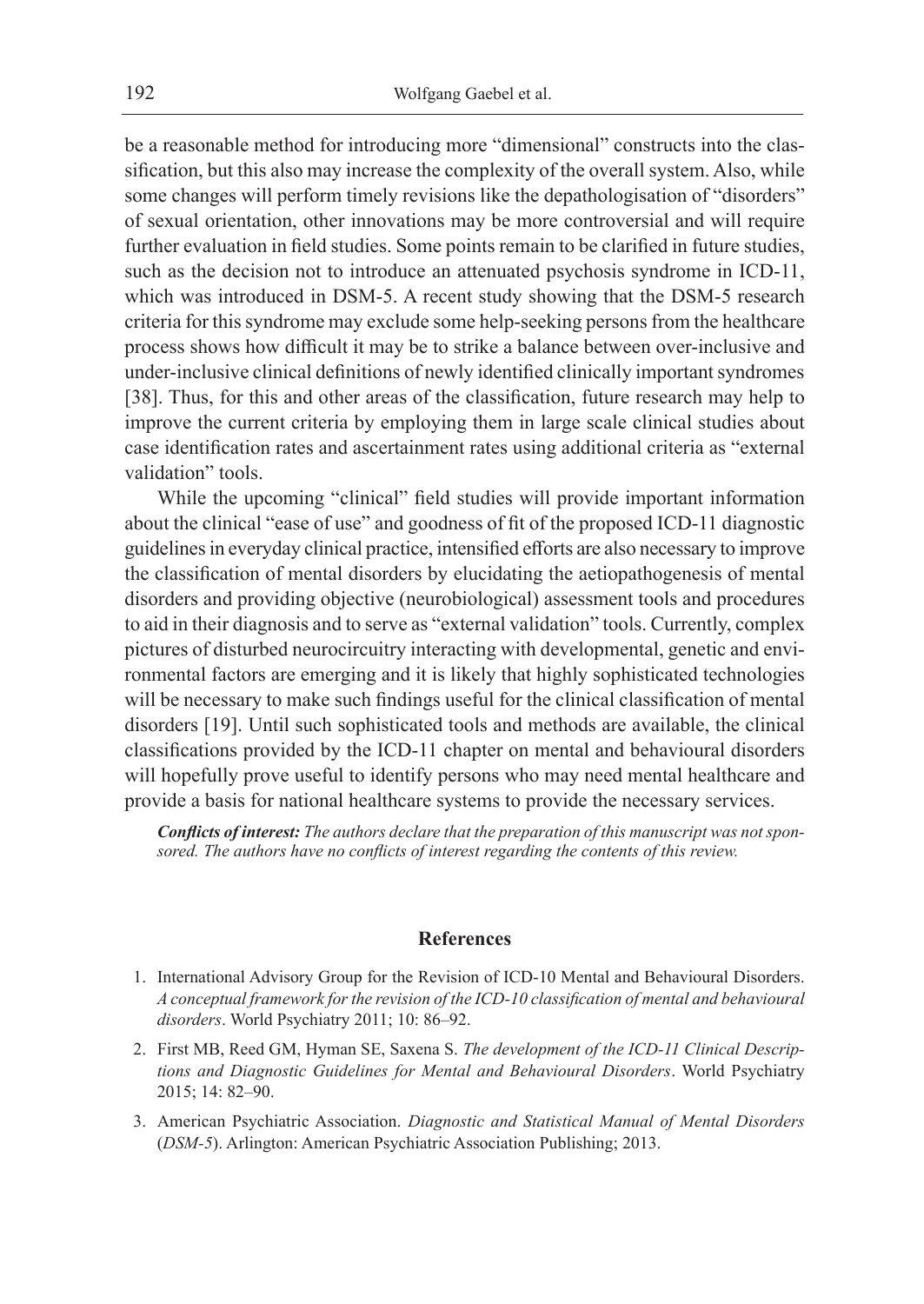- 4. Reed GM, Rebello TJ, Pike KM, Medina-Mora ME, Gureje O, Zhao M et al. *WHO's Global Clinical Practice Network for mental health*. Lancet Psychiat. 2015; 2: 379–380.
- 5. Keeley JW, Reed GM, Roberts MC, Evans SC, Medina-Mora ME, Robles R etal.. *Developing a science of clinical utility in diagnostic classification systems field study strategies for ICD-11 mental and behavioral disorders*. Am. Psychol. 2016; 71: 3–16.
- 6. Keeley JW, Reed GM, Roberts MC, Evans SC, Robles R, Matsumoto C et al. *Disorders specifically associated with stress: A case-controlled field study for ICD-11 Mental and Behavioural Disorders*. Int. J. Clin. Health Psych. 2016; 16: 109–127.
- 7. Reed GM, Drescher J, Krueger RB, Atalla E, Cochran SD, First MB et al. *Disorders related to sexuality and gender identity in the ICD-11: Revising the ICD-10 classification based on current scientific evidence, best clinical practices, and human rights considerations*. World Psychiatry 2016; 15: 205–221.
- 8. Reed GM, Mendonça Correia J, Esparza P, Saxena S, Maj M. *The WPA-WHO Global Survey of Psychiatrists' Attitudes Towards Mental Disorders Classification*. World Psychiatry 2011; 10: 118–131.
- 9. Zielasek J, Freyberger HJ, Jänner M, Kapfhammer HP, Sartorius N, Stieglitz RD et al. *Assessing the opinions and experiences of German-speaking psychiatrists regarding necessary changes for the 11th revision of the mental disorders chapter of the International Classification of Disorders (ICD-11)*. Eur. Psychiat. 2010; 25: 437–442.
- 10. Dai Y, Yu X, Xiao Z, Xu Y, Zhao M, Correia JM et al. *Comparison of Chinese and international psychiatrists' views on classification of mental disorders*. Asia-Pac. Psychiat. 2014; 6: 267–273.
- 11. Avasthi A, Grover S, Maj M, Reed G, Thirunavukarasu M, Garg UC. *Indian Psychiatric Society – World Psychiatric Association – World Health Organization survey on usefulness of International Classification of Diseases – 10.* Indian Journal of Psychiatry 2014; 56: 350–358.
- 12. Evans SC, Reed GM, Roberts MC, Esparza P, Watts AD, Correia JM et al. *Psychologists' perspectives on the diagnostic classification of mental disorders: results from the WHO-IUPsyS Global Survey*. Int. J. Psychol. 2013; 48: 177–193.
- 13. Maercker A, Reed GM, Watts A, Lalor J, Perkonigg A. *What do psychologists think about classificatory diagnostics: the WHO-IUPsyS-survey in Germany and Switzerland in preparation for the ICD-11*. Psychother. Psych. Med. Psychol. 2014; 64: 315–321.
- 14. Roberts MC, Reed GM, Medina-Mora ME, Keeley JW, Sharan P, Johnson DK et al. *A global clinicians' map of mental disorders to improve ICD-11: analysing meta-structure to enhance clinical utility*. Int. Rev. Psychiatr. 2012; 24: 578–590.
- 15. Reed GM, Roberts MC, Keeley J, Hooppell C, Matsumoto C, Sharan P et al. *Mental health professionals' natural taxonomies of mental disorders: implications for the clinical utility of the ICD-11 and the DSM-5*. J. Clin. Psychol. 2013; 69: 1191–1212.
- 16. Kogan CS, Stein DJ, Maj M, First MB, Emmelkamp PMG, Reed GM. *The classification of anxiety and fear-related disorders in the ICD-11*. Depress. Anxiety 2016; 33: 1141–1154.
- 17. Bertelli MO, Munir K, Harris J, Salvador-Carulla L. *"Intellectual developmental disorders": reflections on the international consensus document for redefining "mental retardation-intellectual disability" in ICD-11*. Adv. Ment. Health Intellect. Disabil. 2016; 10: 36–58.
- 18. Gaebel W, Zielasek J, Cleveland HR. *Classifying psychosis-challenges and opportunities*. Int. Rev. Psychiatr. 2012; 24: 538–548.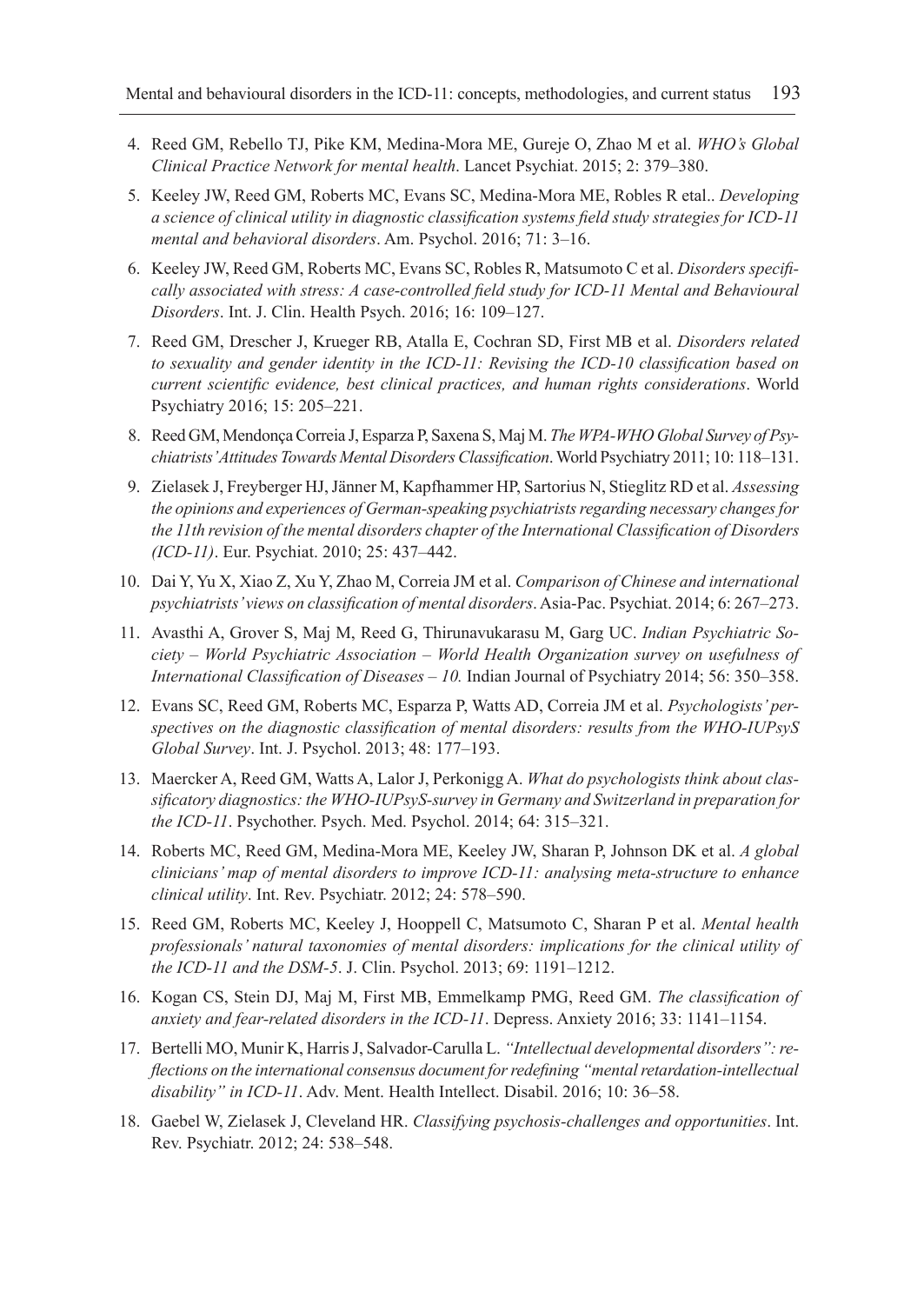- 19. Gaebel W, Zielasek J. *Schizophrenia in 2020: Trends in diagnosis and therapy*. Eur. Arch. Psych. Clin. N. 2015; 69: 661–673.
- 20. Stein DJ, Kogan CS, Atmaca M, Fineberg NA, Fontenelle LF, Grant JE et al. *The classification of obsessive-compulsive and related disorders in the ICD-11.* J. Affect. Disorders 2016; 190: 663–674.
- 21. Simpson HB, Reddy YC. *Obsessive-compulsive disorder for ICD-11: proposed changes to the diagnostic guidelines and specifiers*. Rev. Bras. Psiquiatr. 2014; 36 Suppl. 1: 3–13.
- 22. Maercker A, Brewin CR, Bryant RA, Cloitre M, Ommeren M van, Jones LM et al. *Diagnosis and classification of disorders specifically associated with stress: proposals for ICD-11*. World Psychiatry 2013; 12: 198–206.
- 23. Gureje O. *Classification of somatic syndromes in ICD-11*. Curr. Opin. Psychiatr. 2015; 28: 345–349.
- 24. Uher R, Rutter M. *Classification of feeding and eating disorders: review of evidence and proposals for ICD-11*. World Psychiatry 2012; 11: 80–92.
- 25. Al-Adawi S, Bax B, Bryant-Waugh R, Claudino AM, Hay P, Monteleone P et al. *Revision of ICD – status update on feeding and eating disorders*. Advances in Eating Disorders: Theory, Research and Practice 2013; 1: 10–20.
- 26. Mann K, Fauth-Bühler M, Higuchi S, Potenza MN, Saunders JB. *Pathological gambling: A behavioral addiction*. World Psychiatry 2016; 15: 297–298.
- 27. Grant JE, Atmaca M, Fineberg NA, Fontenelle LF, Matsunaga H, Janardhan Reddy YC et al. *Impulse control disorders and "behavioural addictions" in the ICD-11*. World Psychiatry 2014; 13: 125–127.
- 28. Grant JE, Stein DJ. *Body-focused repetitive behavior disorders in ICD-11*. Rev. Bras. Psiquiatr. 2014; 36 Suppl. 1: 59–64.
- 29. Lochman JE, Evans SC, Burke JD, Roberts MC, Fite PJ, Reed GM et al. *An empirically based alternative to DSM-5's disruptive mood dysregulation disorder for ICD-11*. World Psychiatry 2015; 14: 30–33.
- 30. Evans SC, Burke JD, Roberts MC, Fite PJ, Lochman JE, Pena FR de la et al. *Irritability in child and adolescent psychopathology: An integrative review for ICD-11*. Clin. Psychol. Rev. 2017 (in press).
- 31. Tyrer P, Reed GM, Crawford MJ. *Classification, assessment, prevalence, and effect of personality disorder*. Lancet 2015; 385: 717–726.
- 32. Cochran SD, Drescher J, Kismödi E, Giami A, García-Moreno C, Atalla E et al. *Proposed declassification of disease categories related to sexual orientation in the International Statistical Classification of Diseases and Related Health Problems (ICD-11)*. B. World Health Organ. 2014; 92: 672–679.
- 33. Drescher J, Cohen-Kettenis P, Winter S. *Minding the body: Situating gender identity diagnoses in the ICD-11*. Int. Rev. Psychiatr. 2012; 24: 568–577.
- 34. Drescher J, Cohen-Kettenis PT, Reed GM. *Gender incongruence of childhood in the ICD-11: Controversies, proposal, and rationale*. Lancet Psychiat. 2016; 3: 297–304.